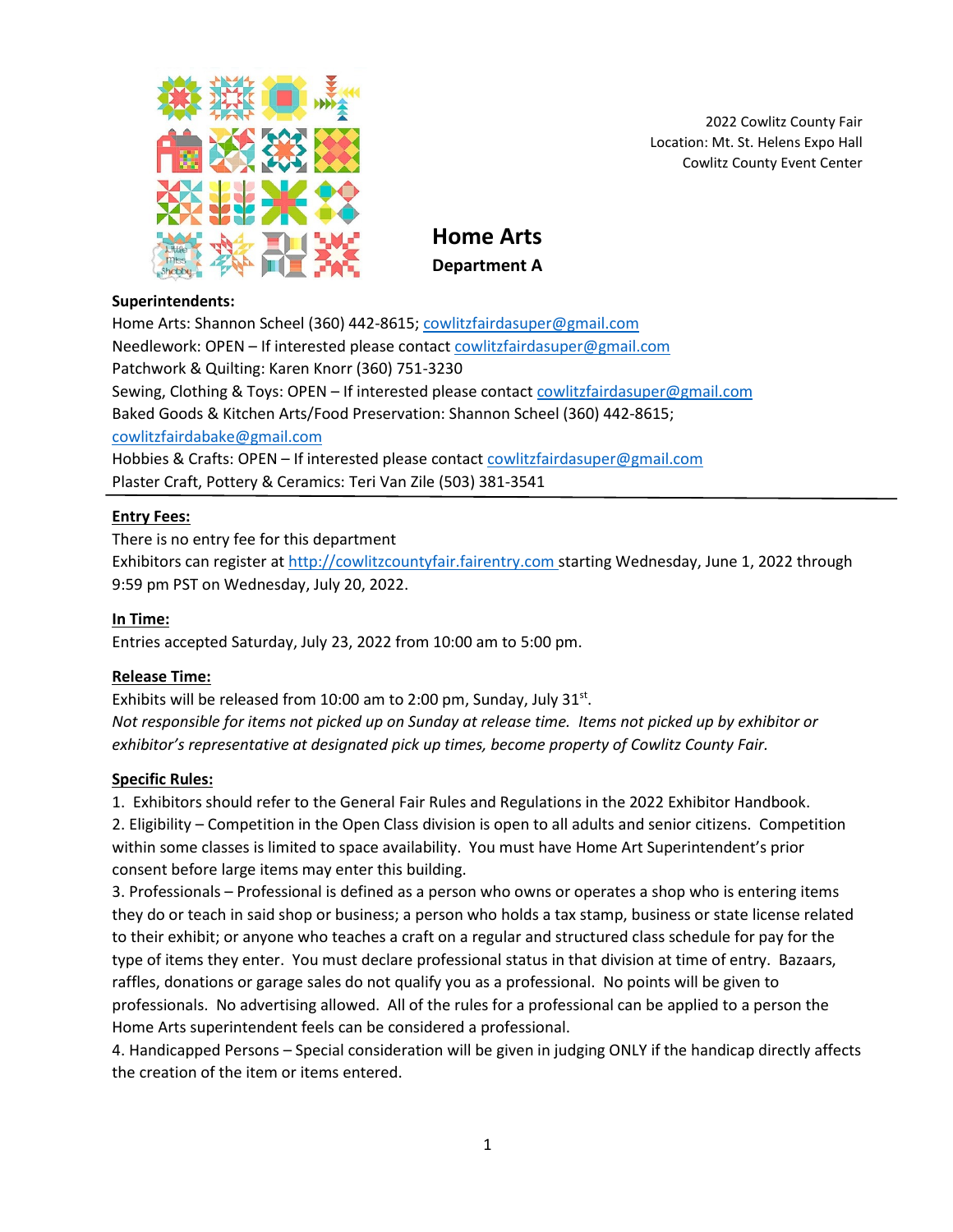5. Articles become ineligible after two (2) years of its completion. WAIVED for 2022 entries - can include items made in 2020 or 2021.

6. All entries entered must remain on display for the duration of the Fair. No exhibits will be released before the close of the Fair. NO EXCEPTIONS!

7. Entries in this department must be home produced and entered in the name of the designer or maker. No entry can compete for awards that have been exhibited at the Cowlitz County Fair previously.

8. Entry stub is required to retrieve entries. Entries will be released to owner or owner's representative upon presentation of entry stub at pick-up time.

9. The Superintendents of this department shall have complete charge of exhibits, their placement and removal. Please bring approved large displays early.

10. Group homes, special clubs and societies are invited to exhibit as a group, please call the department Superintendent for space approval.

11. Superintendents have the option to reject entries for exhibit which are soiled, chipped, show wear and tear, incomplete or unready for exhibiting or of objectionable subject matter.

12. All items entered will be judged but may not be displayed due to space limitations.

13. Members of 4-H Clubs may not enter duplicated items for Open Class.

14. Persons 18 years of age and above may enter in this department. 17 years and under, please refer to Kid's Corner Department.

15. All exhibits must be entered by the individual who made it. The Superintendent has the right to question the individual about the display.

16. Unless specified in specific contests, Danish method is used for all judging in Home Arts.

17. Each Superintendent will be responsible to ensure that all entries are registered in the correct class and lot in the Fair Entry system.

**FOR ALL DIVISIONS - Fair Theme: "Let the Good Times Grow"** – Five (5) extra points will be awarded if the Fair theme is incorporated in an item in any division. For 2022, the prior Fair theme of "Boots, Chaps and Cowboy Hats" will also be considered for an item in any division.

# **Additional Rules for Division A – Needlework**

1. More than one (1) entry per lot, but no two (2) patterns may be the same.

2. All items must be clean, neat and ready for show.

3. Superintendent has the option to group like articles into a collection.

4. All pictures must be backed and have a sturdy hanger.

5. Articles may be knitted, crocheted, cutwork, embroidered, hardanger, tatted, crewel, appliqued, braided, hooked, needlepoint, counted cross, broomstick, daisy-loom, smocked, weaving, etc.

6. An original design entry will earn five (5) extra premium points. Include "Original Design" in the item description when registering in the Fair Entry system.

## **Additional Rules for Division B – Patchwork & Quilting**

1. More than one (1) entry per lot, but no two (2) patterns may be the same. A change in fabric does not constitute a pattern change.

2. Please clean and press items, soiled or smelly items will be disqualified.

3. Superintendent has the option to group like articles together into a collection.

4. Any technique may be used (examples: applique, hand piecing, machine piecing, etc.)

5. An original design earns five (5) extra premium points. Include "Original Design" in the item description when registering in the Fair Entry system.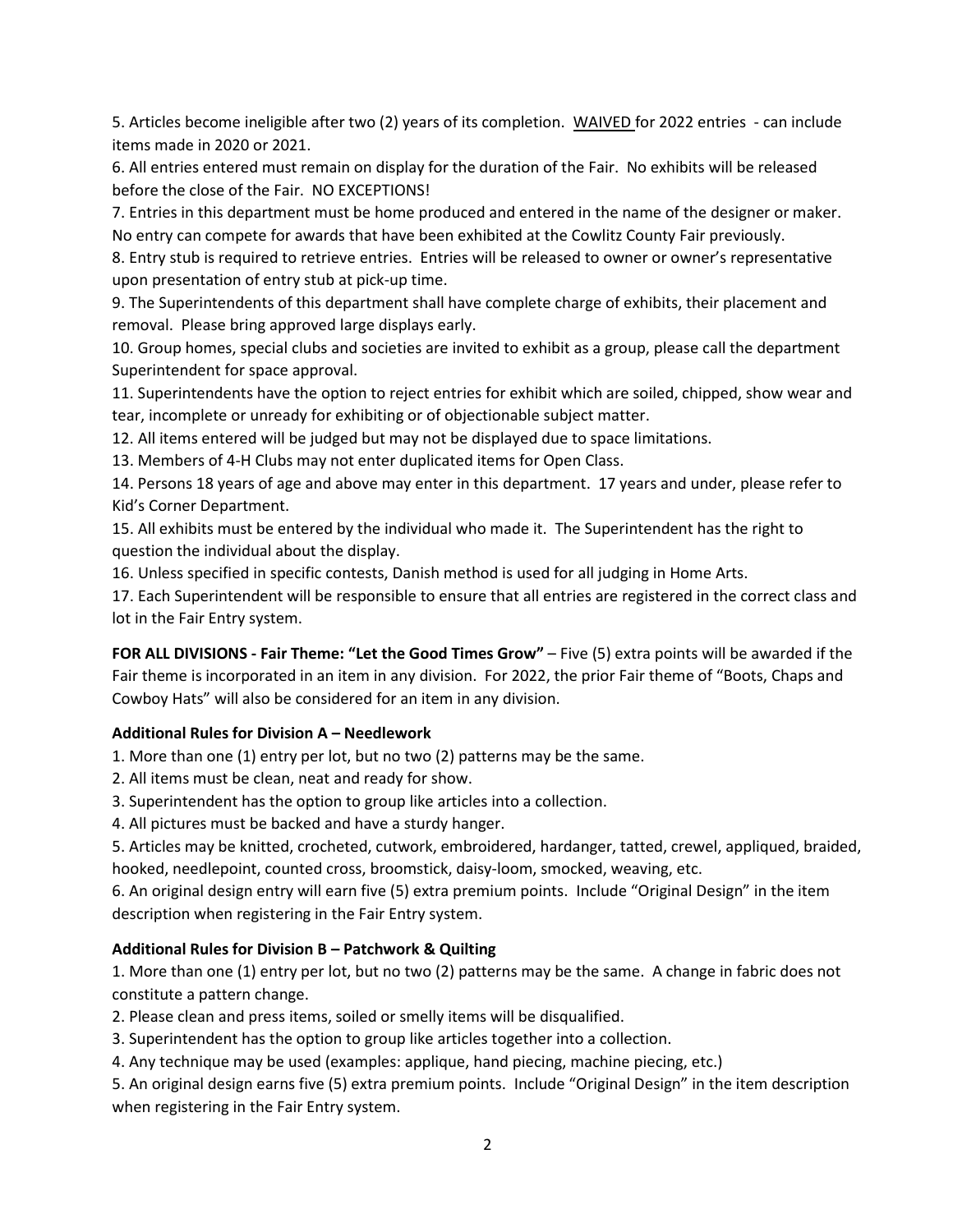# **Additional Rules for Division C – Sewing, Clothing & Toys**

1. Any sewn item is welcome for entry.

2. More than one entry per lot is allowed as long as it is constructed from a different pattern.

3. Workmanship will determine whether a garment is plain, fancy or elaborate. Placement is at the

discretion of entry officials. Items will be grouped according to size and difficulty of construction.

4. Points will be allotted according to the plain, fancy or elaborate lot.

5. Items from recycled materials are encouraged.

6. An original design entry will earn five (5) extra points. Include "Original Design" in the item description when registering in the Fair Entry system.

7. Please clean and press items. Soiled or smelly items will be disqualified.

# **Additional Rules for Division D – Baked Goods & Kitchen Arts**

1. A copy of the recipe must be included with all baked goods entries. Recipe must contain: ingredients, measurements and preparation instructions.

2. A single recipe of dough (batter) may not be entered more than once using variations (example: same cookie recipe with different flavored chips does not constitute a recipe change).

3. More than one (1) entry per lot may be entered, except as noted in specific contests.

4. Superintendent's discretion for number of entries per person, per lot.

5. Entries must be created by the exhibitor.

6. No ice cream or frozen entries.

7. No refrigeration is available. No items requiring refrigeration will be accepted.

8. Commercially prepared baking mixes may be used in the decorated cake and cupcake class (Class 9) but will not be accepted for any other entry (unless noted in specific contests).

9. After judging, entries will be displayed for the duration of the Fair. Entries may be disposed of as needed due to decay.

10. Entry and any awards will remain on display throughout the Fair.

11. Only entries from Classes 10 (Picnic Basket), 11 (Table Setting) and 12 (House of Sweets) will be returned at the end of the Fair.

12. Diet restricted: Entries and recipes for gluten-free, fat-free, reduced sugar, sugar-free and dairy-free will be entered into the appropriate class under "diet restricted" designation. Please define the diet restriction on your recipe.

## **Additional Rules for Division E – Food Preservation**

1. Compliance with current USDA Standard and Ball® Guidelines required. "Ball® Blue Book Guide to Preserving", copyright 2012, 2013, 2014, 2015, 2016, 2017; "Ball® Complete Book of Home Preserving", copyright 2006; "The All New Ball® Book of Canning and Preserving", copyright 2016; "Ball® Canning Back to Basics", copyright 2017; "USDA Complete Guide to Home Canning", Bulletin #539, reprint 2009; USDA Standards; National Center for Home Food Preservation [http://nchfp.uga.edu;](http://nchfp.uga.edu/) WSU Extension PNW Publications [http://pubs.wsu.edu\)](http://pubs.wsu.edu/)

2. Pectin inserts (for jams, jellies and preserves)

3. *Safety is of the utmost importance. Any entry not in compliance with judging guidelines or exhibiting spoilage will be disqualified. Quality criteria based upon visual judging and review or recipe/canning instructions provided. Judge maintains the right to disqualify a jar from judging if current USDA or Ball® Guidelines for safe canning are not followed. Judge maintains the right to disqualify a jar from judging if label is incomplete.*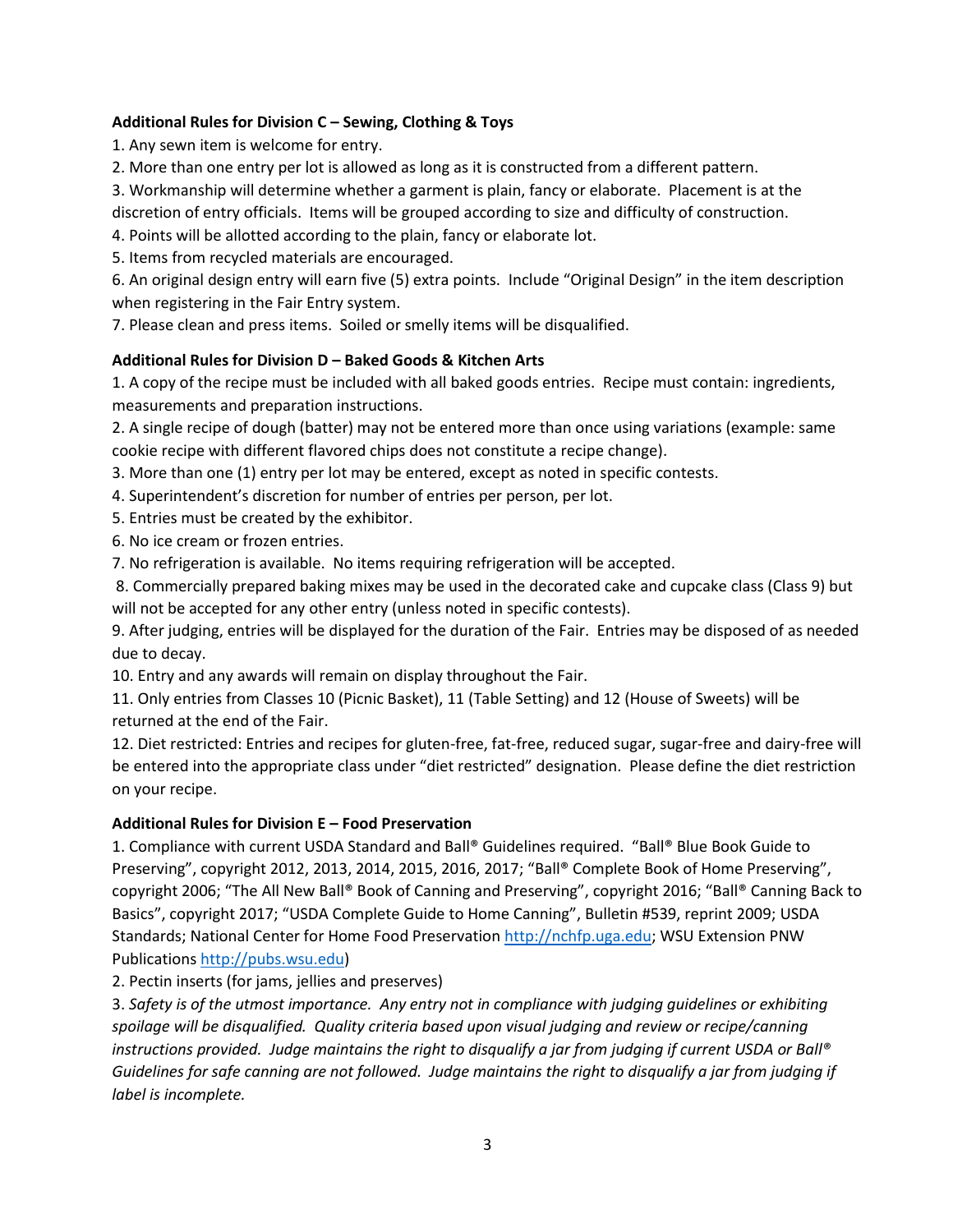4. More than one (1) entry allowed per lot, but no two (2) the same (exhibitor cannot have two (2) varieties of peaches, but can have one (1) green bean, one (1) wax bean and one (1) shell bean).

5. Jars sealed with paraffin are not allowed.

6. Must use standard clear canning jars.

7. Jars must be clean and have ring loosely attached. All lids must be in two (2) parts.

8. All foods must be processed after August 1, of the previous year.

9. Dehydrated foods may be displayed in any clear glass half-pint, pint or quart jar (can be non-mason jar).

10. Superintendent's discretion for number of entries per person, per lot.

11. Entries must be created by the exhibitor.

12. After judging, entries will be displayed for the duration of the Fair. Entries may be disposed of as needed due to decay.

13. Entry ticket and any awards will remain on display throughout the duration of the Fair.

14. Entries will be returned after the end of the Fair.

15. Recipes are not required for the following class and lot entries if the jar label is fully completed. Class 1 – Lot 1 (Fruits), Lot 2 (Vegetables), Lot 4 (Jams, Jellies, Preserves), Lot 5 (Fruit Butter, Conserves, Syrups), Lot 9 (Meat), Lot 10 (Fish and Seafood).

15. A recipe is required for all other class and lot entries, (in addition to a complete jar label) not identified above. Class 1 – Lot 3 (Pickles and Relish), Lot 6 (Pie Fillings), Lot 7 (Juices), Lot 8 (Fancy Pack), Lot 11 (Sauces), Lot 12 (Tomatoes), Lot 13 (Salsa), Lot 14 (Soup/Stew/Chili), Lot 15 (Combination Food), Lot 16 (Other).

16. Label Instructions: Each Food Preservation entry must include a completed label. Do not put your name on the label. Label is to be on the top of the jar, secured between the lid and ring. Blank labels will be available at time of exhibit entry. Label must include: Product, Method (raw pack/hot pack or no pretreatment/pre-treatment outlined), How Processed (boiling water bath, pressure canner, food dehydrator), Time (how long processed), Date (product processed).

## **Additional Rules for Division F – Hobbies and Crafts**

1. No more than one (1) entry per lot is accepted, but no two (2) patterns or items the same.

2. A limit of 10 entries per exhibitor in Class 26 (paper cards).

3. Superintendent reserves the right to group like items as a collection and/or limit quantity entered in certain lots as deemed necessary.

4. All pictures regardless of media must be framed with sturdy hangers.

5. Collections, not made by the exhibitor will be accepted at Superintendent's discretion. They must have an educational value, and be properly labeled. These will be accepted for display purposes only, they will not be judged for points, ribbon only. This will be limited to space availability.

6. All items in this division must be finished, dried and mounted, if necessary, secured and durable for judging.

7. No needlework or sewing items will be entered in this division.

8. Original design will earn five (5) extra points. Include "Original Design" in the item description when registering in the Fair Entry system.

# **Additional Rules for Division G – Plaster Craft, Pottery and Ceramics**

1. More than one (1) item may be entered in each lot, but the item must be different in size or subject matter.

2. No soiled, chipped or cracked articles will be accepted.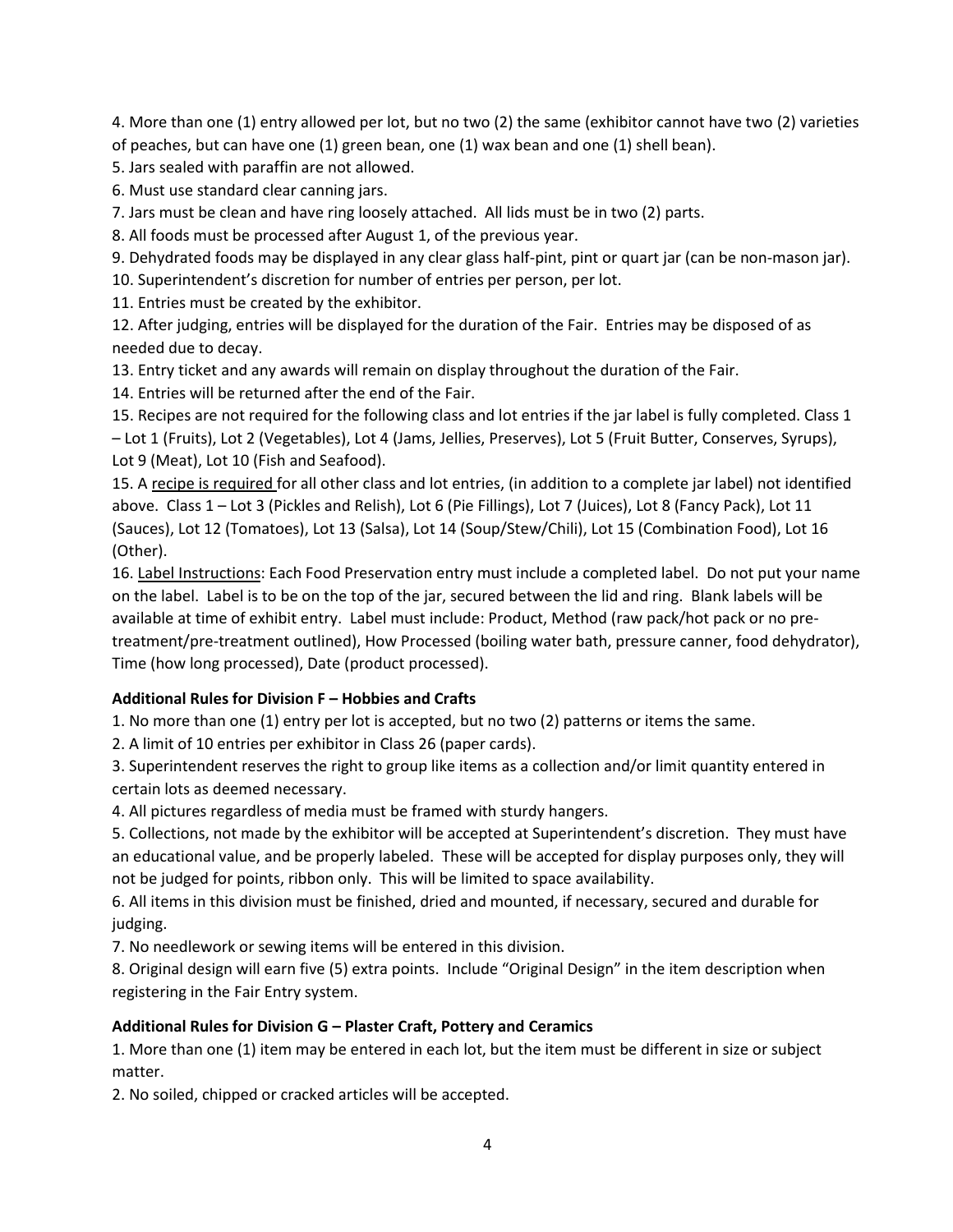3. Upon entry, note if original design. Original designs earn an additional five (5) points. Include "Original Design" in the item description when registering in the Fair Entry system.

4. No double entries in this department. If an item qualifies for more than one category, it will be entered in the most predominant class at the superintendent's discretion.

## **Show Schedule:**

Sunday, July 24, 2022 at 9:00 am – Judging Building closed for set-up: Monday, July 25 from 9:00 am – 8:00 pm

### **Premiums:**

See each division for specific premium information

### **Special Awards:**

| <b>Grand Champion</b>    | Rosette |
|--------------------------|---------|
| Reserve Champion         | Rosette |
| Best in Show             | Rosette |
| Superintendent's Award   | Rosette |
| People's Choice Award    | Rosette |
| Judge's Choice Award     | Rosette |
| <b>Special Award</b>     | Rosette |
| <b>Honorable Mention</b> | Ribbon  |
| Theme                    | Ribbon  |
| Participation            | Ribbon  |
| Professional             | Ribbon  |
|                          |         |



**Decorating Award (Division D)** – See Rules Below:

Amateur Cake Decorating (Adult Contest)

1<sup>st</sup> Place – Merchandise Award Item

2<sup>nd</sup> Place – Merchandise Award Item

Amateur Cupcake Decorating (Adult Contest)

1<sup>st</sup> Place – Merchandise Award Item

2<sup>nd</sup> Place – Merchandise Award Item

Decorating Award Contest Rules: Prizes are offered for winning cakes and cupcakes that have some type of bag-and-tip or rolled fondant decorating. First and second place prizes for amateur and youth cake decorating and cupcake decorating. Please refer to definition of professional and amateur at the beginning of the Exhibitor Handbook.

**Washington Association of Wheat Growers (Division D)** – To promote the use of wheat products, the Washington Association of Wheat Growers offers awards to the best overall exhibits prepared with wheat flour. Awards will be given to overall exhibits in adult, youth and 4-H divisions. 1 st Place – Rosette Ribbon & book 2<sup>nd</sup> Place – Book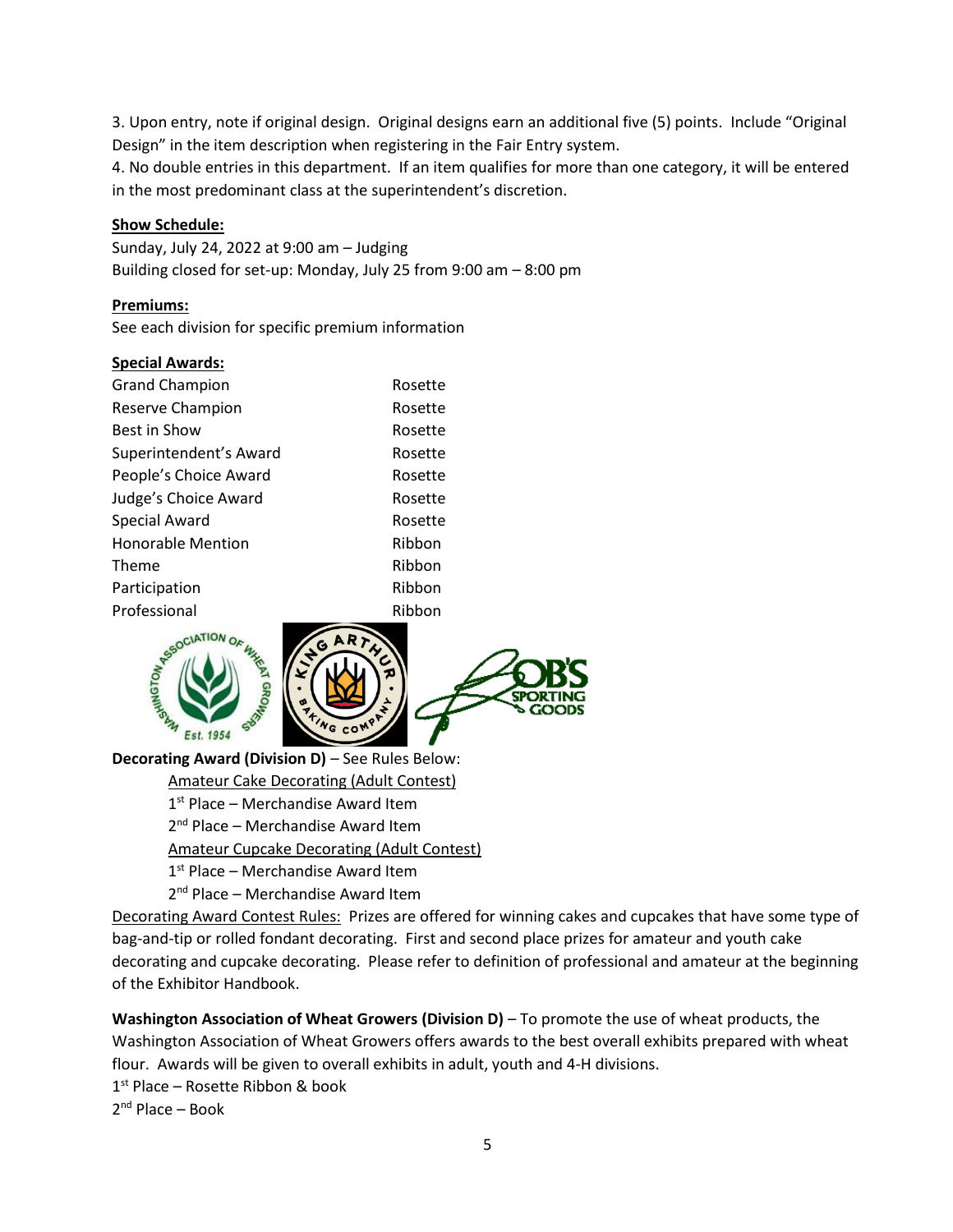# **King Arthur Baking® Contest (Division D)** – See Rules Below:

1<sup>st</sup> Place - Gift card to the Baker's Catalogue/KingArthurBaking.com

2<sup>nd</sup> Place – Merchandise Award

King Arthur Baking Contest Rules: Open to any individual. One (1) entry per person. Entry must be made from scratch, no mixes. King Arthur Flour® must be used. Recipe must be submitted with the entry and must list: King Arthur Flour®, ingredients, quantities and preparation instructions. King Arthur Flour® proof of purchase must be submitted with entry. Proof of purchase is: UPC label from flour bag or empty flour bag. Awards provided for adult and youth divisions.

### **Bob's Sporting Goods Canning Award (Division E)** – See Rules Below:

1<sup>st</sup> Place - Merchandise Coupons

2<sup>nd</sup> Place - Merchandise Coupons

Bob's Sporting Goods Canning Award Contest Rules: First and second place awards will be given for adult division and first place awards for youth and 4-H divisions in these categories: Fruits, Vegetables, Pickles and Soft Spreads. Open to any individual. Entry must be made by exhibitor.

### **Division A: NEEDLEWORK**

### **Classes:**

| 1. Table Covers and Doilies - 60 inches and over                                  | $Blue = 25$ | $Red = 13$ | White $= 7$  |
|-----------------------------------------------------------------------------------|-------------|------------|--------------|
| 2. Table Covers and Doilies $-36 - 60$ inches                                     | Blue = $20$ | $Red = 10$ | White $= 5$  |
| 3. Table Covers and Doilies $-14 - 36$ inches                                     | Blue = $15$ | $Red = 8$  | White $= 4$  |
| 4. Table Covers and Doilies - 14 inches and under                                 | Blue = $10$ | $Red = 5$  | White $= 3$  |
| 5. Table Covers and Doilies - Sets of 3-5                                         | Blue = $15$ | $Red = 8$  | White $= 4$  |
| 6. Table Covers and Doilies - Other                                               | Blue = $10$ | $Red = 5$  | White $=$ 3  |
| 7. Afghans and Bedspreads - King/Queen 92" X 100"                                 | Blue = $30$ | $Red = 20$ | White = $10$ |
| 8. Afghans and Bedspreads - Double/Twin 78" X 87"                                 | Blue = $25$ | $Red = 15$ | White $= 7$  |
| 9. Afghans and Bedspreads - Lap 63" x 87"                                         | Blue = $20$ | $Red = 10$ | White $= 5$  |
| 10. Afghans and Bedspreads - Crib/Baby 45" X 60"                                  | $Blue = 15$ | $Red = 8$  | White $= 4$  |
| 11. Afghans and Bedspreads - Doll - Less than 45 inches                           | Blue = $10$ | $Red = 5$  | White $=$ 3  |
| 12. Household Decorating Articles - Pillow Case, Pair                             | Blue = $10$ | $Red = 5$  | White $= 3$  |
| 13. Household Decorating Articles - Small-Simple Rug                              | Blue = $7$  | $Red = 4$  | White $= 2$  |
| 14. Household Decorating Articles - Medium-Average Rug                            | $Blue = 10$ | $Red = 5$  | White $=$ 3  |
| 15. Household Decorating Articles - Large-Intricate Rug                           | Blue = $15$ | $Red = 8$  | White $= 4$  |
| 16. Household Decorating Articles - Buffet/Dresser Scarves                        | Blue = $10$ | $Red = 5$  | White $=$ 3  |
| 17. Household Decorating Articles - Buffet/Dresser Scarves - Set of 3-5 Blue = 15 |             | $Red = 8$  | White $= 4$  |
| 18. Household Decorating Articles - Bath Towels (2)                               | Blue = $7$  | $Red = 4$  | White $= 2$  |
| 19. Household Decorating Articles – Tea Towels/Hand Towels (2) Blue = 6           |             | $Red = 3$  | White $= 2$  |
| 20. Household Decorating Articles - Dish Cloths (2)                               | Blue = $7$  | $Red = 4$  | White $= 2$  |
| 21. Household Decorating Articles - Pot Holders (2)                               | Blue = $7$  | $Red = 4$  | White $= 2$  |
| 22. Household Decorating Articles - Placemats (4)                                 | Blue = $10$ | $Red = 5$  | White $=$ 3  |
| 23. Household Decorating Articles - Small-Simple Pillows                          | Blue = $6$  | $Red = 3$  | White $= 2$  |
| 24. Household Decorating Articles - Medium-Average Pillows                        | $Blue = 8$  | $Red = 4$  | White $= 2$  |
| 25. Household Decorating Articles - Large Intricate Pillows                       | Blue = $12$ | $Red = 6$  | White $=$ 3  |
| 26. Household Decorating Articles - Other - Small-Simple                          | Blue = $6$  | $Red = 3$  | White $= 2$  |
| 27. Household Decorating Articles - Other - Medium-Average                        | $Blue = 8$  | $Red = 4$  | White $= 2$  |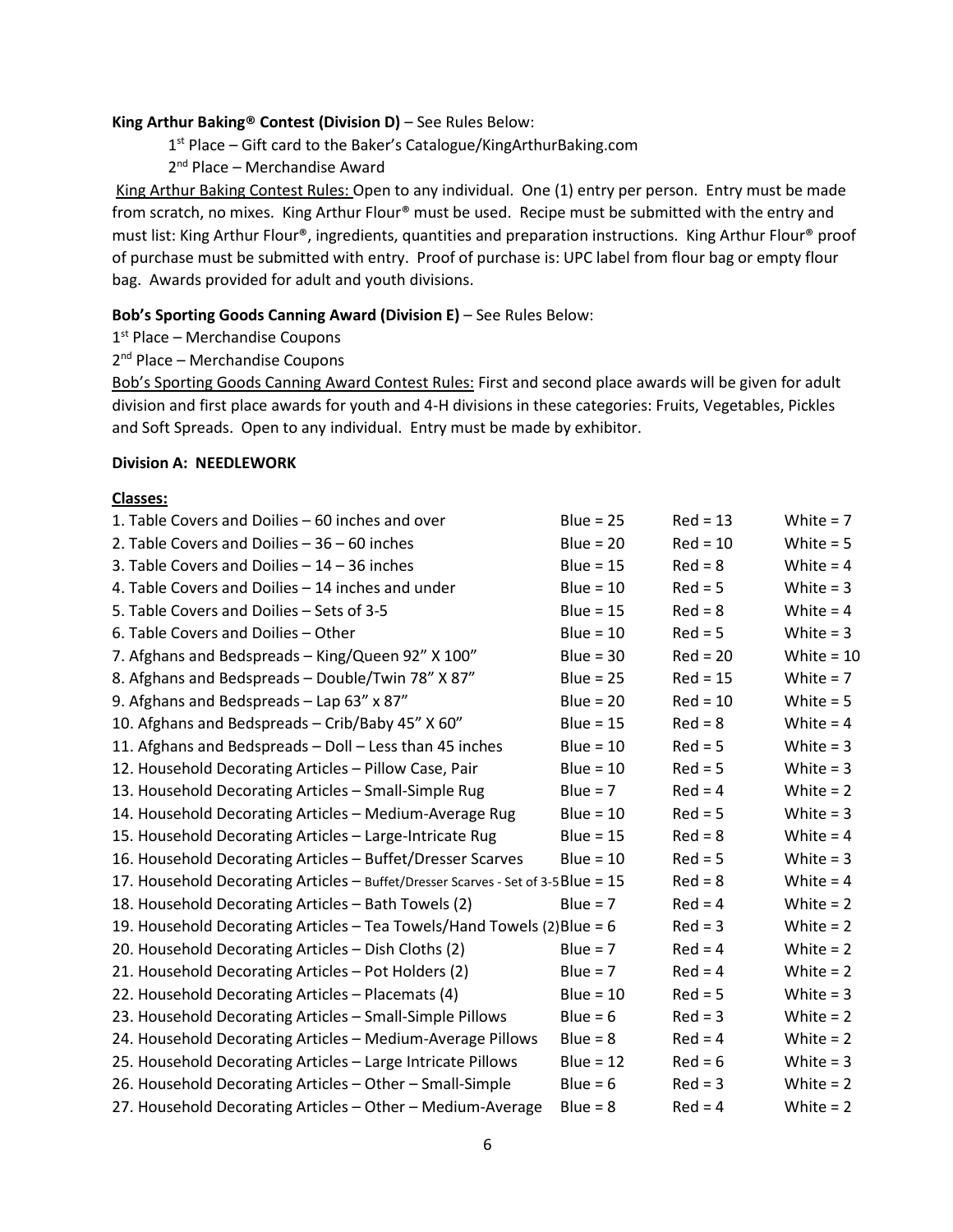| 28. Household Decorating Articles - Other - Large-Intricate                                     | Blue = $10$ | $Red = 5$  | White $= 3$ |
|-------------------------------------------------------------------------------------------------|-------------|------------|-------------|
| 29. Household Decorating Articles - Miscellaneous Sets                                          | $Blue = 10$ | $Red = 5$  | White $=$ 3 |
| 30. Bobbin, Lace and Tatting - Small-Simple                                                     | Blue = $7$  | $Red = 4$  | White $= 2$ |
| 31. Bobbin, Lace and Tatting - Medium-Average                                                   | Blue = $10$ | $Red = 5$  | White $=$ 3 |
| 32. Bobbin, Lace and Tatting - Large-Intricate                                                  | Blue = $15$ | $Red = 8$  | White $= 4$ |
| 33. Bobbin, Lace and Tatting - Set of 3 to 5                                                    | Blue = $15$ | $Red = 8$  | White $=$ 4 |
| 34. Pictures - Small-Simple                                                                     | Blue = $6$  | $Red = 3$  | White $= 2$ |
| 35. Pictures - Medium-Average                                                                   | $Blue = 8$  | $Red = 4$  | White $= 2$ |
| 36. Pictures - Large-Intricate                                                                  | Blue = $10$ | $Red = 5$  | White $=$ 3 |
| 37. Pictures - Sets 3-5                                                                         | Blue = $15$ | $Red = 8$  | White $= 4$ |
| 38. Wall Hangings - Small-Simple                                                                | Blue = $6$  | $Red = 3$  | White $= 2$ |
| 39. Wall Hangings - Medium-Average                                                              | $Blue = 8$  | $Red = 4$  | White $= 2$ |
| 40. Wall Hangings - Large-Intricate                                                             | Blue = $10$ | $Red = 5$  | White $=$ 3 |
| 41. Wall Hangings – Set of 3 to 5                                                               | Blue = $15$ | $Red = 8$  | White = $4$ |
| 42. Functional Weaving - Small-Simple                                                           | $Blue = 5$  | $Red = 3$  | White $= 2$ |
| 43. Functional Weaving - Medium-Average                                                         | Blue = $7$  | $Red = 4$  | White $= 2$ |
| 44. Functional Weaving - Large-Intricate                                                        | $Blue = 10$ | $Red = 5$  | White $=$ 3 |
| 45. Decorative Weaving - Small-Simple                                                           | Blue = $6$  | $Red = 3$  | White $= 2$ |
| 46. Decorative Weaving - Medium-Average                                                         | $Blue = 8$  | $Red = 4$  | White $= 2$ |
| 47. Decorative Weaving - Large-Intricate                                                        | $Blue = 10$ | $Red = 5$  | White $=$ 3 |
| 48. Handspun Yarn - Animal Fiber                                                                | $Blue = 10$ | $Red = 5$  | White $=$ 3 |
| 49. Handspun Yarn - Vegetable Fiber                                                             | Blue = $12$ | $Red = 6$  | White $=$ 3 |
| 50. Toys and Games - Collection of 3 to 5 Pieces                                                | $Blue = 15$ | $Red = 8$  | White $= 4$ |
| 51. Toys and Games - Pair                                                                       | $Blue = 10$ | $Red = 5$  | White $= 3$ |
| 52. Toys and Games - Small-Simple                                                               | Blue = $6$  | $Red = 3$  | White $= 2$ |
| 53. Toys and Games - Medium-Average                                                             | $Blue = 8$  | $Red = 4$  | White $= 2$ |
| 54. Toys and Games - Large-Intricate                                                            | Blue = $10$ | $Red = 5$  | White $=$ 3 |
| 55. Miscellaneous - Small-Simple                                                                | Blue = $6$  | $Red = 3$  | White $= 2$ |
| 56. Miscellaneous - Medium-Average                                                              | $Blue = 8$  | $Red = 4$  | White $= 2$ |
| 57. Miscellaneous - Large-Intricate                                                             | Blue = $10$ | $Red = 5$  | White $=$ 3 |
| 58. Knit/Crochet Garments - Small-Simple                                                        | $Blue = 10$ | $Red = 5$  | White $=$ 3 |
| 59. Knit/Crochet Garments - Medium-Average                                                      | $Blue = 15$ | $Red = 8$  | White $=$ 4 |
| 60. Knit/Crochet Garments - Large-Intricate                                                     | $Blue = 20$ | $Red = 10$ | White $= 5$ |
| 61. Knit/Crochet Garments - Set                                                                 | Blue = $20$ | $Red = 10$ | White $= 5$ |
| 62. Handmade Accessories - Small-Simple                                                         | $Blue = 7$  | $Red = 4$  | White $= 2$ |
| 63. Handmade Accessories - Medium-Average                                                       | $Blue = 10$ | $Red = 5$  | White $=$ 3 |
| 64. Handmade Accessories - Large-Intricate                                                      | Blue = $12$ | $Red = 6$  | White $=$ 3 |
| 65. Machine Made Garments - Small-Simple                                                        | Blue = $7$  | $Red = 4$  | White $= 2$ |
| 66. Machine Made Garments - Medium-Average                                                      | Blue = $15$ | $Red = 8$  | White = $4$ |
| 67. Machine Made Garments - Large-Intricate                                                     | Blue = $20$ | $Red = 10$ | White $= 5$ |
| 68. Machine Made Garments - Sets                                                                | $Blue = 20$ | $Red = 10$ | White $= 5$ |
| Educational Exhibits -Call Superintendent two (2) weeks before entry day for space and criteria |             |            |             |
| 69. Educational Exhibit - Table Display                                                         | Blue = $25$ | $Red = 15$ | White $= 7$ |
| 70. Educational Exhibit - Poster Display                                                        | $Blue = 10$ | $Red = 5$  | White $=$ 3 |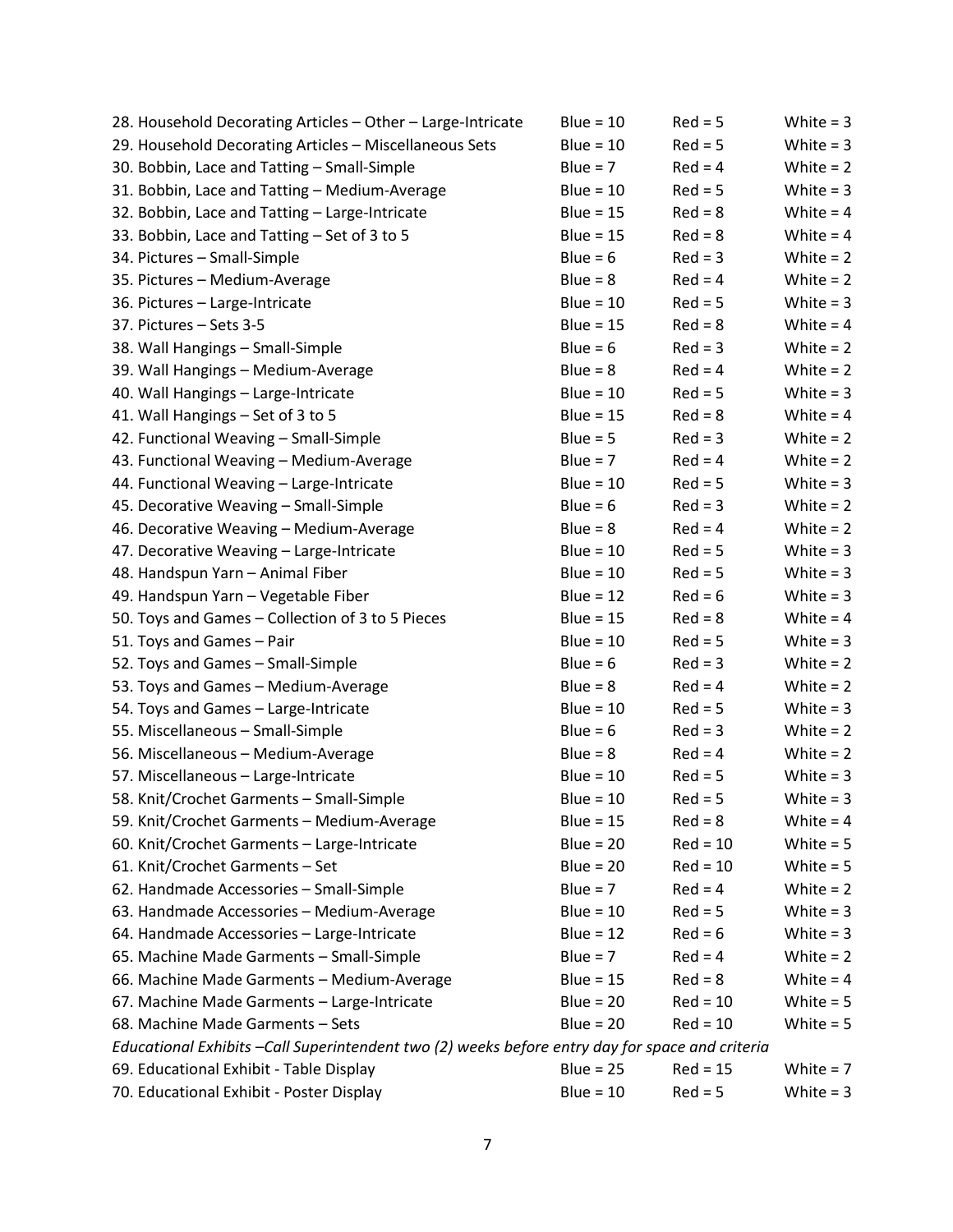| 71. Educational Exhibit - Antique Needlework Tools (3-5, Label each item) Blue = 15 |             | $Red = 8$  | White $= 4$  |
|-------------------------------------------------------------------------------------|-------------|------------|--------------|
| 72. Educational Exhibit - Other                                                     | Blue = $10$ | $Red = 5$  | White $=$ 3  |
| 73. Counted Cross Stitch - Small-Simple                                             | Blue = $15$ | $Red = 8$  | White $= 4$  |
| 74. Counted Cross Stitch - Medium-Average                                           | Blue = $20$ | $Red = 10$ | White $= 5$  |
| 75. Counted Cross Stitch - Large-Intricate                                          | Blue = $25$ | $Red = 15$ | White $= 7$  |
| 76. Cross Stitch - Small-Simple                                                     | Blue = $15$ | $Red = 8$  | White $= 4$  |
| 77. Cross Stitch - Medium-Average                                                   | $Blue = 8$  | $Red = 4$  | White $= 2$  |
| 78. Cross Stitch - Large-Intricate                                                  | Blue = $10$ | $Red = 5$  | White $= 3$  |
| 79. Plastic Canvas - Small-Simple                                                   | Blue = $6$  | $Red = 3$  | White $= 2$  |
| 80. Plastic Canvas - Medium-Average                                                 | $Blue = 8$  | $Red = 4$  | White $= 2$  |
| 81. Plastic Canvas - Large-Intricate                                                | Blue = $10$ | $Red = 5$  | White $=$ 3  |
| <b>Division B: PATCHWORK AND QUILTING</b>                                           |             |            |              |
| <b>Classes:</b>                                                                     |             |            |              |
| 1. Quilts, Hand Quilted - King/Queen 92" X 100"                                     | Blue = $35$ | $Red = 25$ | White = $10$ |
| 2. Quilts, Hand Quilted - Double/Twin 78" X 87"                                     | $Blue = 30$ | $Red = 20$ | White = $7$  |
| 3. Quilts, Hand Quilted - Lap 63" x 87"                                             | Blue = $25$ | $Red = 15$ | White $= 5$  |
| 4. Quilts, Hand Quilted - Crib/Baby 45" X 60"                                       | Blue = $20$ | $Red = 15$ | White $= 5$  |
| 5. Quilts, Hand Quilted - Doll/Wall Hanging - Less than 45 inches                   | Blue = $15$ | $Red = 10$ | White $= 5$  |
| 6. Quilts, Machine Quilted - King/Queen 92" X 100"                                  | Blue = $30$ | $Red = 20$ | White = $10$ |
| 7. Quilts, Machine Quilted - Double/Twin 78" X 87"                                  | Blue = $25$ | $Red = 15$ | White $= 7$  |
| 8. Quilts, Machine Quilted - Lap 63" x 87"                                          | Blue = $20$ | $Red = 10$ | White $= 5$  |
| 9. Quilts, Machine Quilted - Crib/Baby 45" X 60"                                    | Blue = $15$ | $Red = 10$ | White $= 5$  |
| 10. Quilts, Machine Quilted - Doll - Less than 45 inches                            | $Blue = 10$ | $Red = 5$  | White $=$ 3  |
| 11. Other Quilted Item - Wall Hanging, Medium-Large                                 | Blue = $20$ | $Red = 10$ | White $= 5$  |
| 12. Other Quilted Item - Wall Hanging, Small                                        | Blue = $12$ | $Red = 6$  | White $=$ 3  |
| 13. Other Quilted Item - Table Runners                                              | $Blue = 10$ | $Red = 5$  | White $=$ 3  |
| 14. Other Quilted Item - Garments, Accessories                                      | $Blue = 10$ | $Red = 5$  | White $=$ 3  |
| 15. Other Quilted Item - Pillows                                                    | Blue = $7$  | $Red = 4$  | White $= 2$  |
| 16. Other Quilted Item - Other                                                      | Blue = $7$  | $Red = 4$  | White $= 2$  |
| 17. Tied Comforters - King/Queen 92" X 100"                                         | Blue = $20$ | $Red = 10$ | White $= 5$  |
| 18. Tied Comforters - Double/Twin 78" X 87"                                         | $Blue = 15$ | $Red = 8$  | White $= 4$  |
| 19. Tied Comforters - Lap 63" x 87"                                                 | $Blue = 10$ | $Red = 5$  | White $= 3$  |
| 20. Tied Comforters - Crib/Baby 45" X 60"                                           | $Blue = 10$ | $Red = 5$  | White $= 3$  |
| Quilts, Not Quilted by Exhibitor (Quilted Professionally)                           |             |            |              |
| 21. Quilts, NOT Quilted by Exhibitor - King/Queen                                   | $Blue = 20$ | $Red = 10$ | White $= 5$  |
| 22. Quilts, NOT Quilted by Exhibitor - Double/Twin                                  | Blue = $15$ | $Red = 8$  | White $= 4$  |
| 23. Quilts, NOT Quilted by Exhibitor - Lap/Crib                                     | $Blue = 10$ | $Red = 5$  | White $= 3$  |
| 24. Quilts, NOT Quilted by Exhibitor - Wall Hanging                                 | $Blue = 7$  | $Red = 4$  | White $= 2$  |
| 25. Miscellaneous - Small-Simple                                                    | Blue = $6$  | $Red = 3$  | White $= 2$  |
| 26. Miscellaneous - Medium-Average                                                  | $Blue = 10$ | $Red = 5$  | White $= 3$  |
| 27. Miscellaneous - Large-Intricate                                                 | $Blue = 15$ | $Red = 8$  | White $= 4$  |
| Items from Pre-Printed Panels (Hand or Machine Quilted) or Pre-Quilted Fabrics      |             |            |              |
| 28. Pre-Printed or Pre-Quilted - King/Queen                                         | Blue = $12$ | $Red = 6$  | White $= 3$  |
|                                                                                     |             |            |              |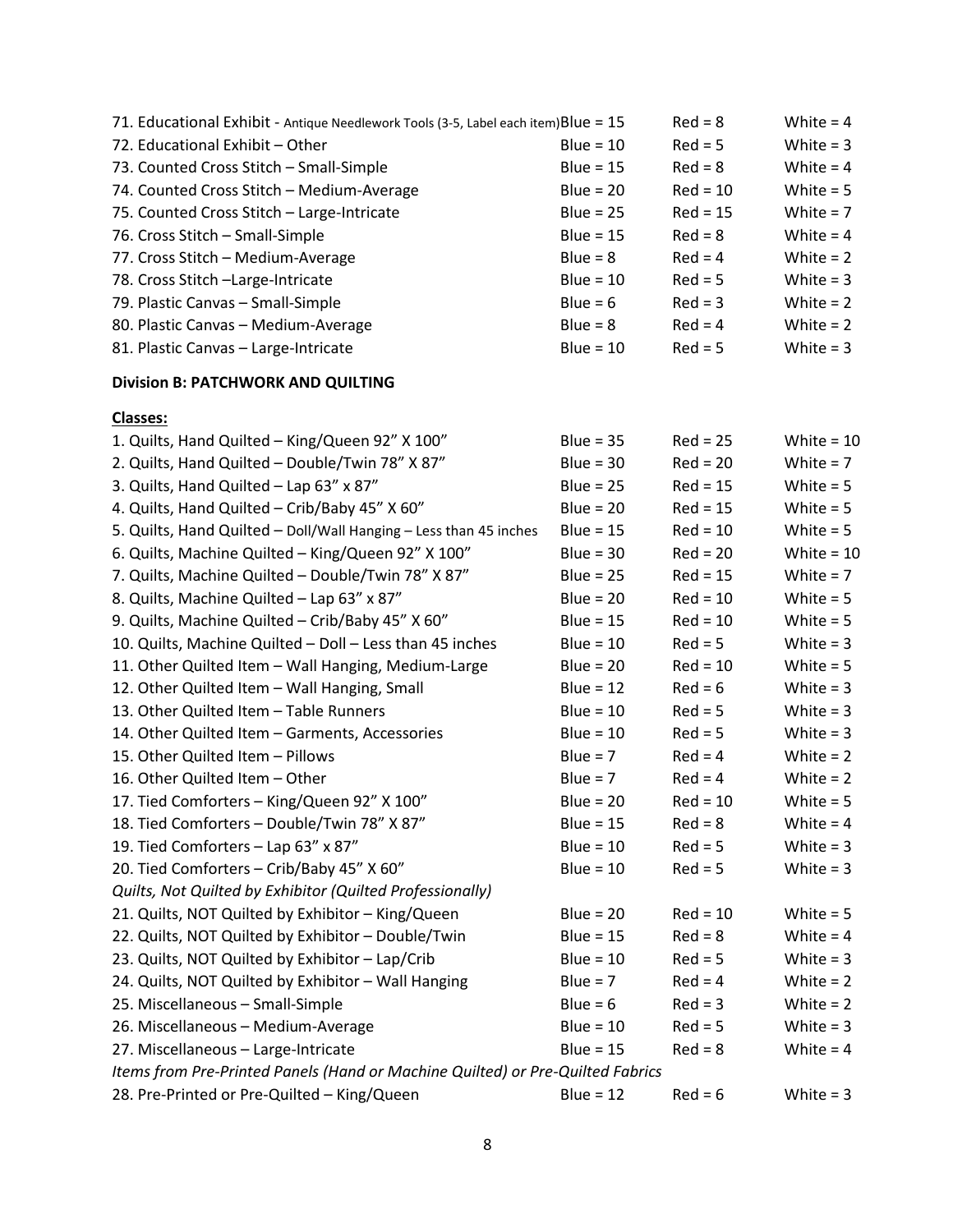| 29. Pre-Printed or Pre-Quilted - Double/Twin                                  | $Blue = 8$  | $Red = 5$  | White $=$ 3 |
|-------------------------------------------------------------------------------|-------------|------------|-------------|
| 30. Pre-Printed or Pre-Quilted - Lap/Crib                                     | Blue = $6$  | $Red = 3$  | White $= 2$ |
| 31. Pre-Printed or Pre-Quilted - Doll/Wall Hanging                            | $Blue = 5$  | $Red = 3$  | White $= 2$ |
| 32. Pre-Printed or Pre-Quilted - Table Runners                                | $Blue = 5$  | $Red = 3$  | White $= 2$ |
| 33. Pre-Printed or Pre-Quilted - Set                                          | $Blue = 5$  | $Red = 3$  | White $= 2$ |
| 34. Pre-Printed or Pre-Quilted – Other                                        | Blue = $4$  | $Red = 2$  | White $= 1$ |
| Vintage Quilts (Quilt tops not pieced in present day, but completed by owner) |             |            |             |
| 35. Vintage Quilts - Full/Queen                                               | Blue = $15$ | $Red = 8$  | White = $4$ |
| 36. Vintage Quilts - Twin                                                     | Blue = $10$ | $Red = 5$  | White $=$ 3 |
| 37. Vintage Quilts - Baby/Crib                                                | Blue = $7$  | $Red = 4$  | White $= 2$ |
| 38. Quilts, Machine Embroidered - King/Queen                                  | Blue = $20$ | $Red = 10$ | White $= 5$ |
| 39. Quilts, Machine Embroidered - Double/Twin                                 | Blue = $15$ | $Red = 8$  | White = $4$ |
| 40. Quilts, Machine Embroidered - Lap                                         | Blue = $10$ | $Red = 7$  | White $=$ 3 |
| 41. Quilts, Machine Embroidered – Crib/Baby                                   | $Blue = 8$  | $Red = 4$  | White $=$ 3 |
| 42. Quilts, Machine Embroidered – Other                                       | Blue = $8$  | $Red = 4$  | White $=$ 3 |
| 43. Quilt Items Made by a Professional Quilter                                | Ribbon Only |            |             |
| 44. Educational Exhibit – Group                                               | Blue = $20$ | $Red = 10$ | White $= 5$ |
| 45. Educational Exhibit - Individual                                          | Blue = $20$ | $Red = 10$ | White $= 5$ |

# **Division C: SEWING, CLOTHING AND TOYS**

### **Classes:**

1. Small Miscellaneous Items – *Use the Lots Immediately Following* Blue = 10 points Red = 7 points White = 4 points **Lots:** 1. Aprons 2. Caps 3. Halters, Sun Tops, Bibs, Booties 4. Household Articles 5. T-Shirts and Sweatshirts 6. Accessories 7. Dolls – Animals 8. Doll Clothes 9. Other 2. Garments – *Use the Lots Immediately Following* Blue = 15 points Red = 10 points White = 5 points **Lots:**

# 1. Costumes

- 2. Lingerie
- 3. Blouses
- 4. Sleepwear
- 5. Shorts, Bloomers, Culottes
- 6. Vests
- 7. Swimsuits
- 8. Pants and Slacks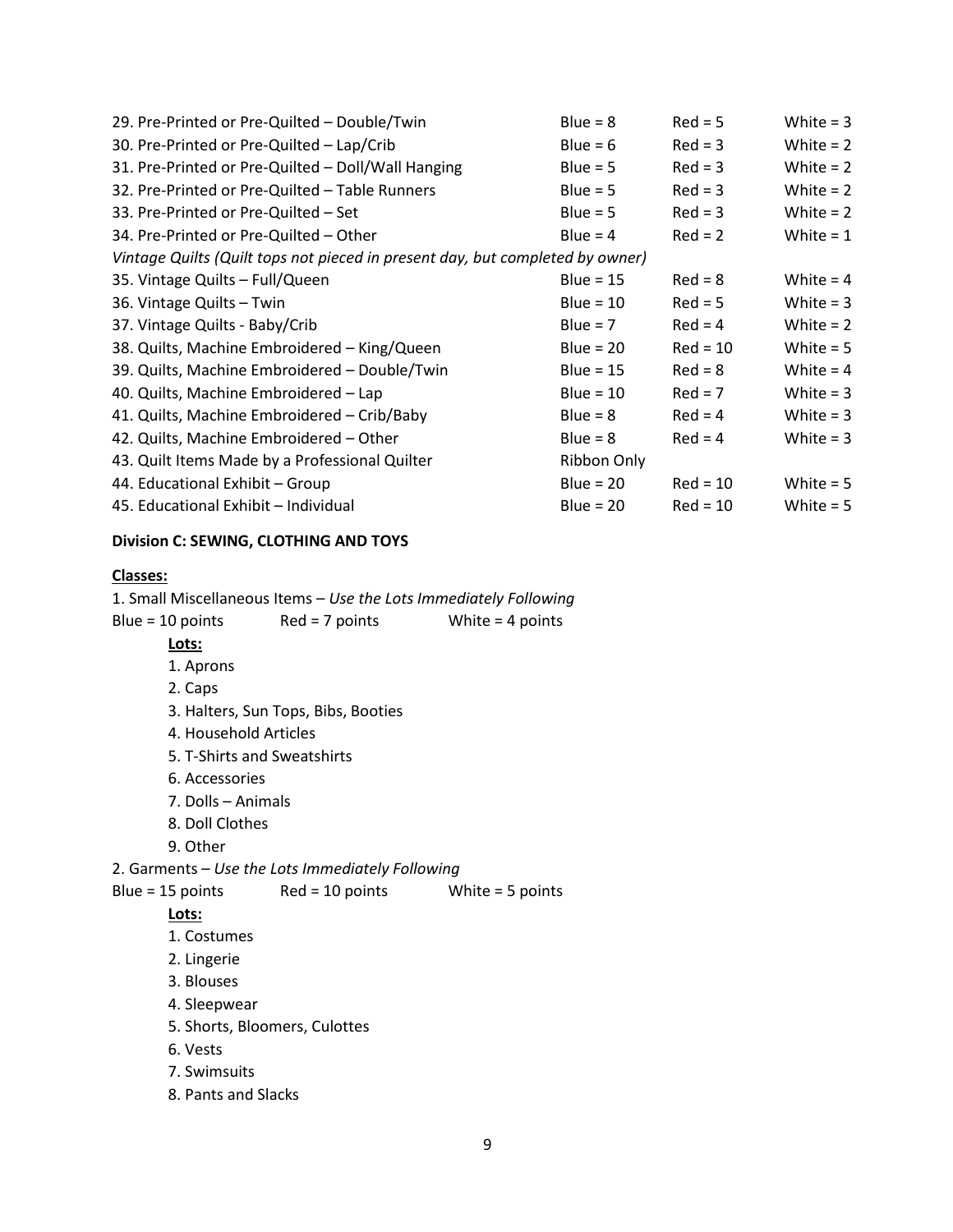9. Skirts 10. Jackets and Coats 11. Dresses 12. Shirts 13. Pullover Tops 14. Sweat-Jogging Suits 15. Sets 16. Other 3. Special Occasion – *Use the Lots Immediately Following* Blue = 20 points Red = 15 points White = 8 points **Lots:**  1. Formal Wear 2. Ski Clothing 3. Tailored Garments 4. Jackets – Lined 5. Costumes 6. Other 4. Sewing Machine Art – Freestyle Machine Stitching Blue = 15 points Red = 10 points White = 5 points 5. Sewing Machine Art – Machine Embroidery Digital Designs Blue = 10 points Red = 8 points White = 4 points

## **Division D: BAKED GOODS AND KITCHEN ARTS**

### **Classes:**

Blue = 10 points Red = 5 points White = 3 points Above premium for all Division D Classes unless otherwise noted below 1. Breads – Yeast – *Use the Lots Immediately Following*

### **Lots:**

- 1. Loaf 1 Loaf
- 2. Dinner Rolls 4 Rolls
- 3. Sweet Rolls 4 Rolls
- 4. Bread Machine 1 Loaf or 4 Rolls
- 5. Diet Restricted 1 Loaf or 4 Rolls
- 6. Other 1 Loaf or 4 Rolls
- 2. Breads Quick *Use the Lots Immediately Following*

#### **Lots:**

- 1. Loaf 1 Loaf
- 2. Biscuits, Baking Powder 4 Biscuits
- 3. Cornbread 1 Loaf or 4 Pieces
- 4. Muffins 4
- 5. Bread Machine 1 Loaf or 4 Pieces
- 6. Diet Restricted 1 Loaf or 4 Pieces
- 7. Other 1 Loaf or 4 Pieces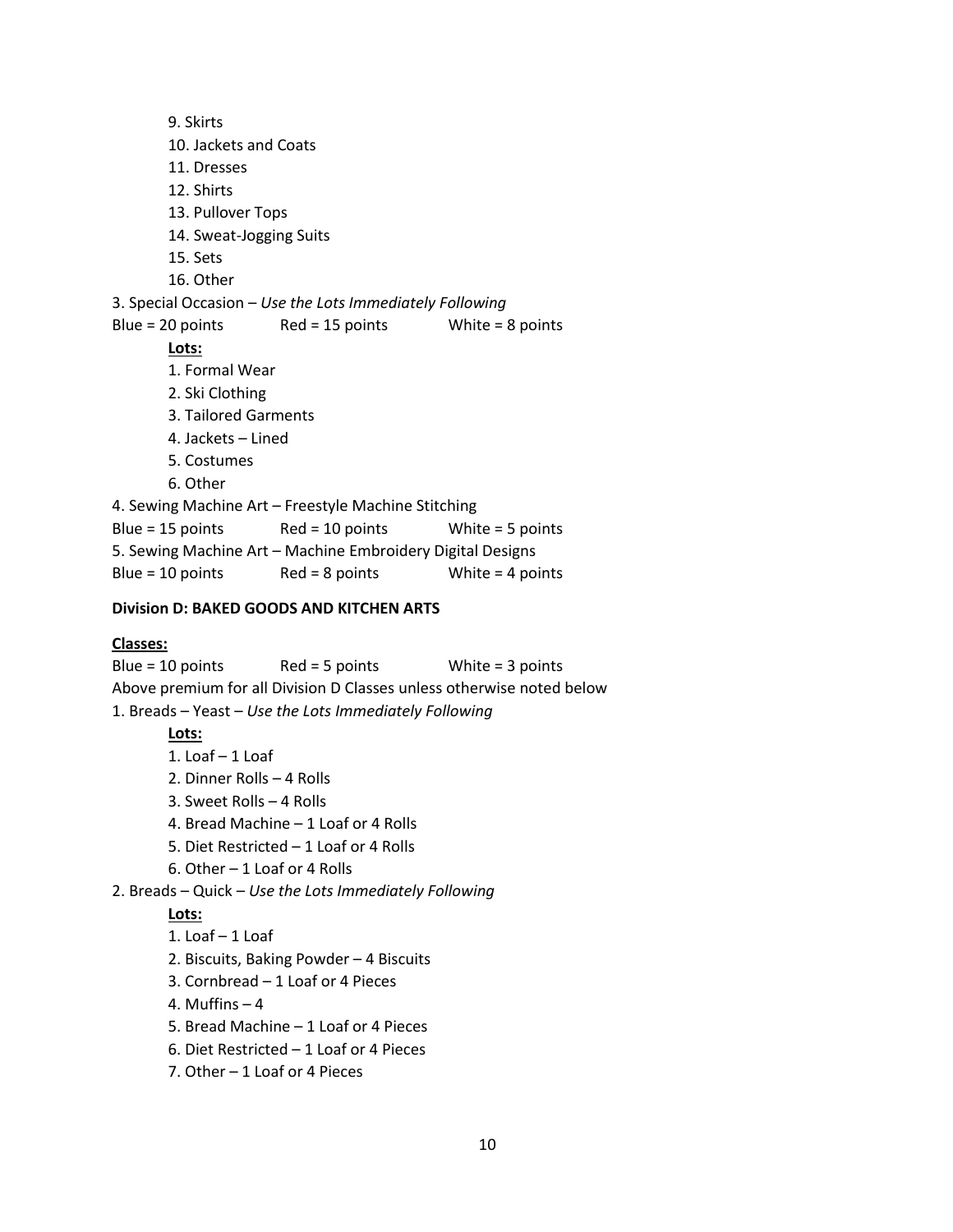3. Pies (8" or 9") – *Use the Lots Immediately Following* **Lots:** 1. One-Crust – 1 Pie 2. Two-Crust – 1 Pie 3. Diet Restricted – 1 Pie 4. Other – 1 Pie 4. Pastries – *Use the Lots Immediately Following* **Lots:** 1. Doughnuts – 4 2. Puff Pastry – 1 Dessert or 4 Pieces 3. Tart  $-1$ 4. Torte  $-1$ 5. Diet Restricted – 1 Dessert or 4 Pieces 6. Other – 1 Dessert or 4 Pieces 5. Cakes – *Use the Lots Immediately Following* **Lots:** 1. Bundt  $-1$ 2. Cupcakes – 4 3. Gingerbread – 1 Loaf/Layer or 4 Pieces 4. One-Layer Cake – 1 5. Multi-Layer Cake – 1 6. Diet Restricted – 1 Loaf/Layer or 4 Pieces 7. Other – 1 Loaf/Layer or 4 Pieces 6. Cookies and Bars – *Use the Lots Immediately Following* **Lots:** 1. Cookies – 4 2. No-Bake Cookies – 4 3. Bars – 4 4. Brownies – 4 5. Diet Restricted – 4 6. Other  $-4$ 7. Candy – *Use the Lots Immediately Following* **Lots:** 1. Bark – 4 Pieces 2. Brittle – 4 Pieces 3. Caramel – 4 Pieces 4. Dipped – 4 Pieces 5. Divinity – 4 Pieces 6. Fudge – 4 Pieces 7. Hard Candy – 4 Pieces 8. Molded – 4 Pieces 9. Diet Restricted – 4 Pieces

10. Other – 4 Pieces

11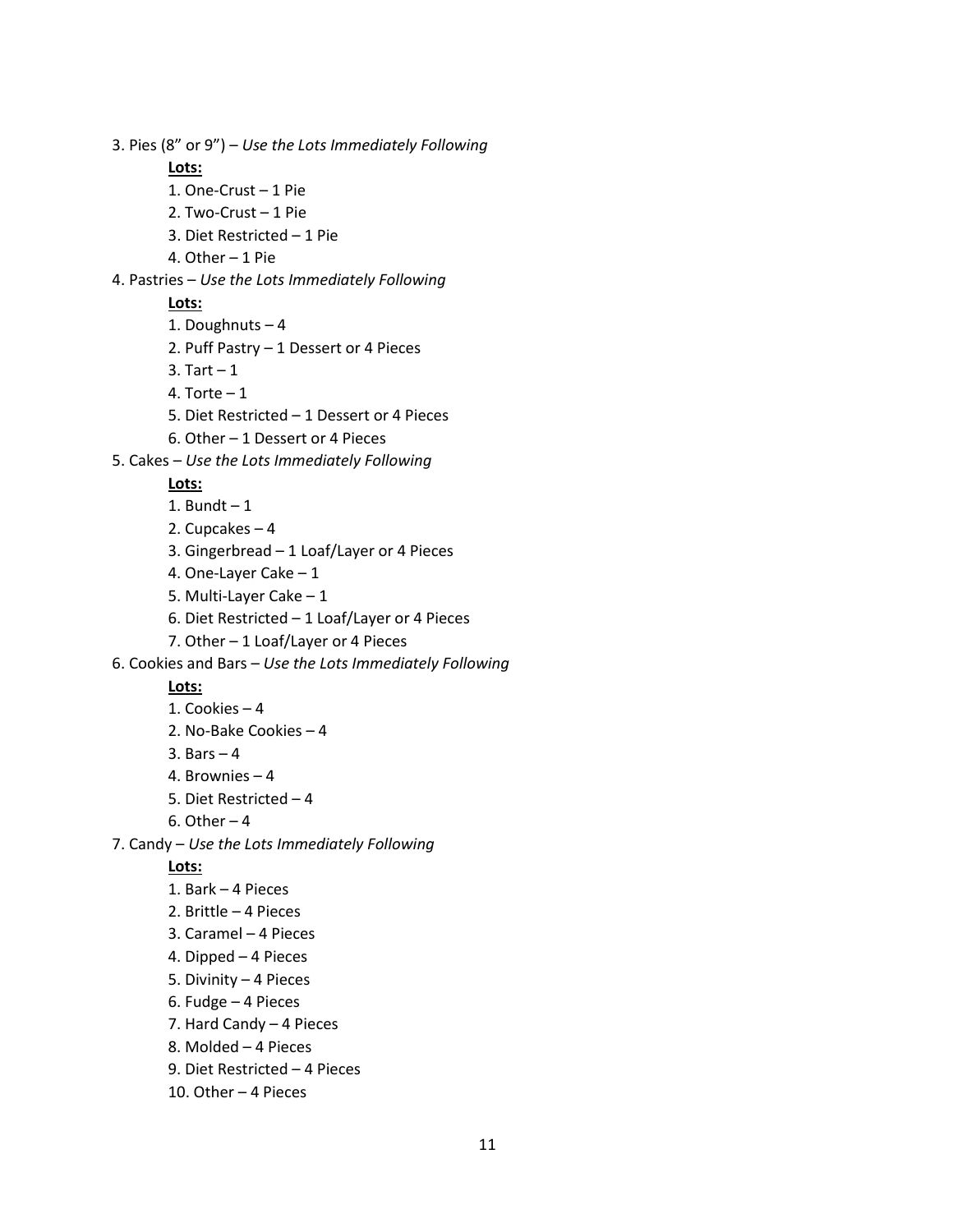8. Cake and Cupcake Decorating Contest – *Use the Lots Immediately Following*

Decorated cake/cupcake must be on a disposable base. Entry must be the work of the entrant only, no multiple decorators. Decorated cakes/cupcakes will not be cut or tasted. Judging will be based exclusively upon decoration.

## **Lots:**

1. Decorated Cake – 1

2. Decorated Cupcake – 1

9. In-A-Jar – *Use the Lots Immediately Following*

Blue = 7 points Red = 4 points White = 2 points

All entries must include a list of all ingredients. Recipes required for Lots 1-6

# **Lots:**

- 1. Bread Mix
- 2. Beverage Mix
- 3. Cake Mix
- 4. Cookie Mix
- 5. Master Mix
- 6. Soup Mix
- 7. Trail and Snack Mix
- 8. Seasoning Mix
- 9. Other

## **Division E: FOOD PRESERVATION**

## **Classes:**

1. Canned Foods – *Use the Lots Immediately Following*

Blue = 10 points Red = 5 points White = 3 points

# **Lots:**

1. Fruits

2. Vegetables

- 3. Pickles and Relishes
- 4. Jams, Jellies and Preserves
- 5. Fruit Butter (Conserve, Marmalade, Syrup)
- 6. Pie Fillings
- 7. Juices
- 9. Meat
- 10. Fish and Seafood
- 11. Sauces
- 12. Tomatoes
- 13. Salsa
- 14. Soup, Stew, Chili
- 15. Combination Food
- 16. Other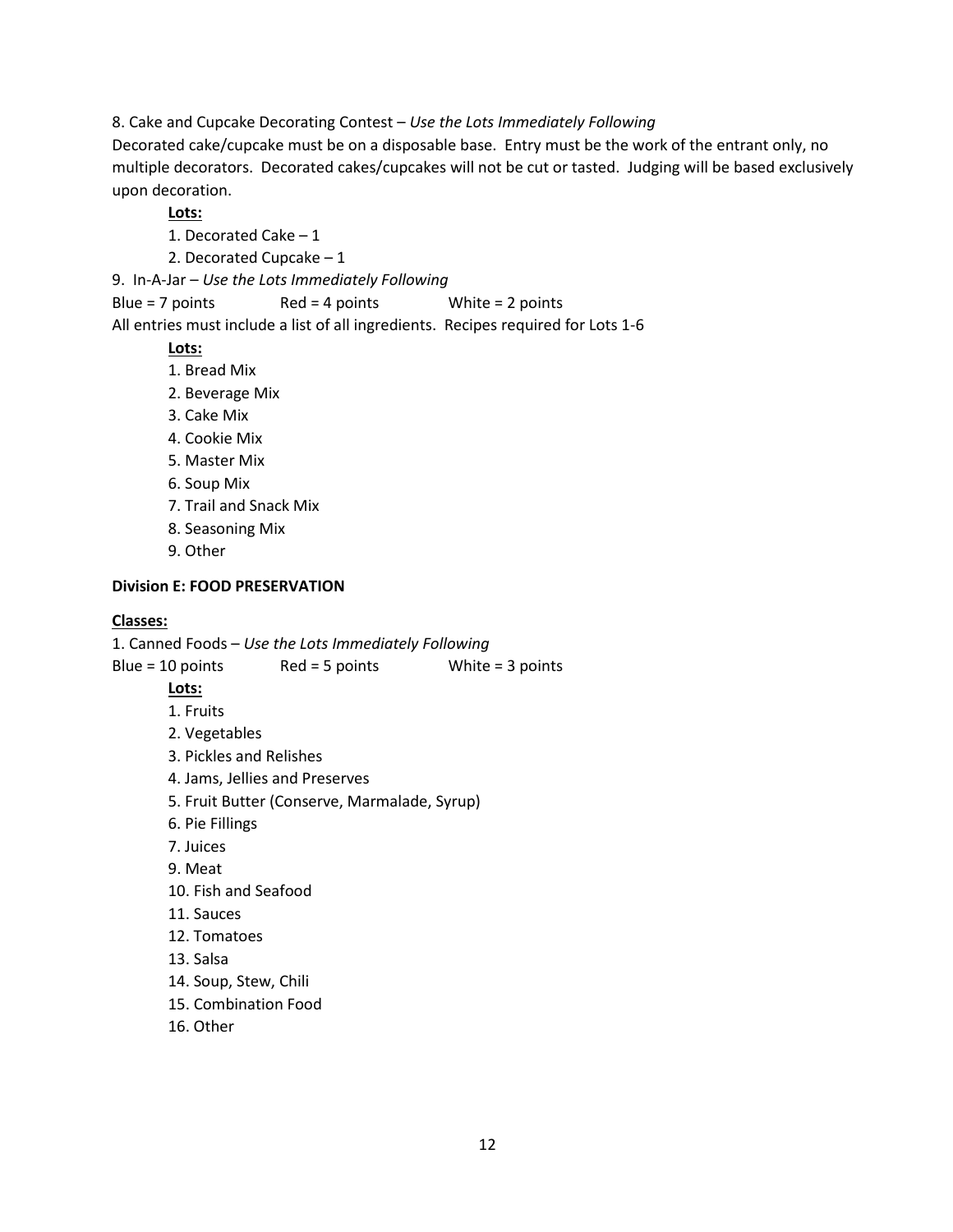2. Vinegar – *Use the Lots Immediately Following* Blue =  $10$  points Red = 5 points White = 3 points **Lots:** 1. Herbed 2. Vegetable 3. Fruit 4. Flower 5. Other 3. Dehydrated Foods – *Use the Lots Immediately Following* Blue = 7 points Red = 5 points White = 3 points **Lots:** 1. Fruit 2. Vegetable 3. Herb 4. Meat Jerky 5. Granola, Trail Mix, Snack Mix 6. Leather 7. Herbs 8. Powders (Onion, Garlic, etc.) 9. Homemade Pasta 10. Other

### **Division F: HOBBIES AND CRAFTS**

### **Classes:**

| 1. Small-Simple – Use the Lots Immediately Following    | Blue = $5$  | $Red = 3$ | White $= 2$ |
|---------------------------------------------------------|-------------|-----------|-------------|
| 2. Medium-Average – Use the Lots Immediately Following  | Blue = $7$  | $Red = 4$ | White = $2$ |
| 3. Large-Intricate – Use the Lots Immediately Following | Blue = $10$ | $Red = 5$ | White = $3$ |
| Lots:                                                   |             |           |             |

# 1. Baskets

- 2. Beadwork
- 3. Calligraphy and Book Art
- 4. Candles
- 5. Clay Creations
- 6. Copperware
- 7. Decorative Painting
- 8. Cornhusk Items
- 9. Dough Art
- 10. Driftwood
- 11. Etching
- 12. Fabric Items
- 13. Flower Arrangements made with Purchased Items
- 14. Handmade Flower Craft made with Purchased Items
- 15. Fly Tying
- 16. Garment Art

13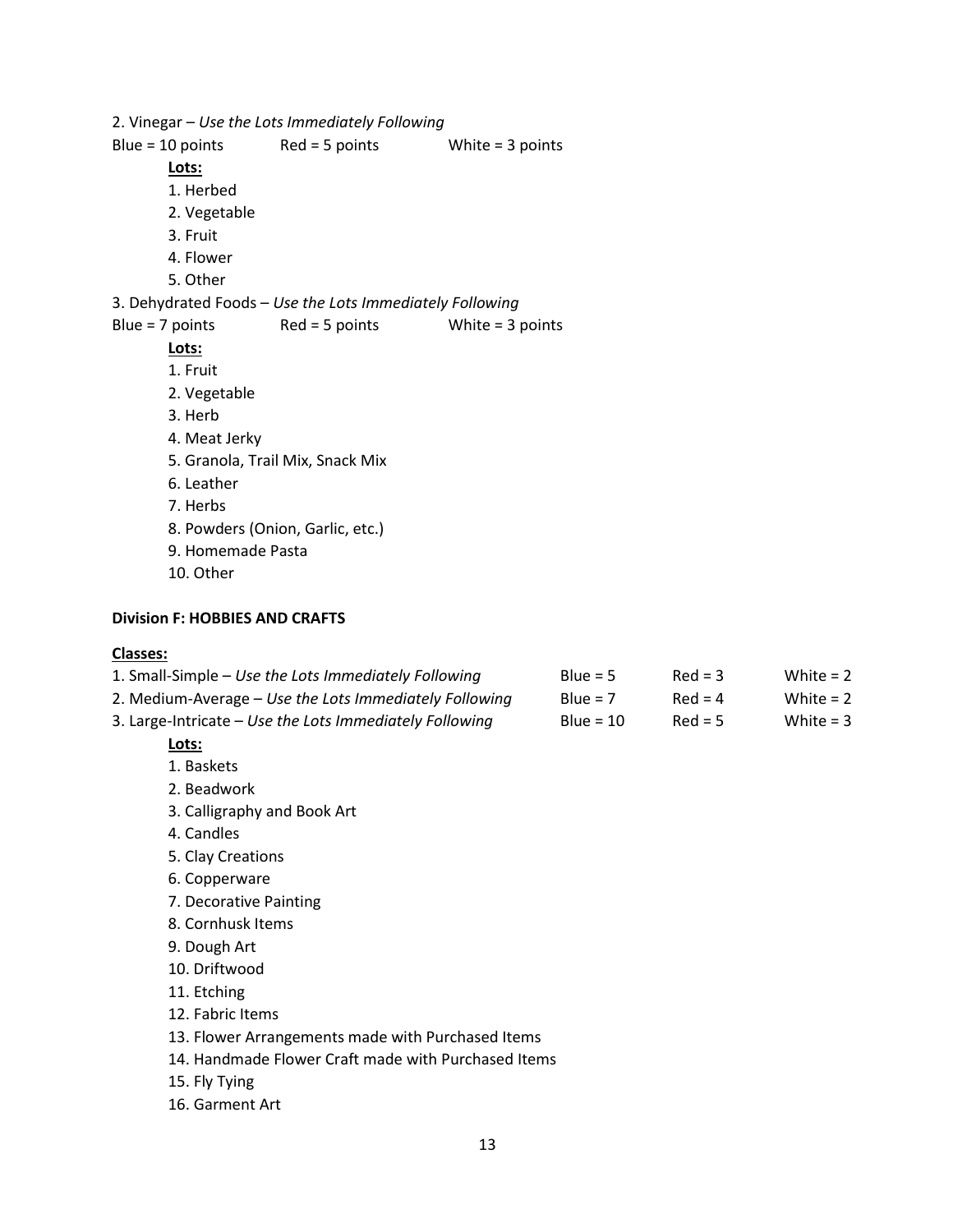| 17. Glass                                                   |             |            |             |
|-------------------------------------------------------------|-------------|------------|-------------|
| 18. Holiday Items                                           |             |            |             |
| 19. Homemade Soaps                                          |             |            |             |
| 20. Home Decoration Items                                   |             |            |             |
| 21. Jewelry                                                 |             |            |             |
| 22. Kites                                                   |             |            |             |
| 23. Leather Craft                                           |             |            |             |
| 24. Macrame                                                 |             |            |             |
| 25. Metal Craft                                             |             |            |             |
| 26. Mobile                                                  |             |            |             |
| 27. Padded Items                                            |             |            |             |
| 28. Shell Craft                                             |             |            |             |
| 29. Toll Painting                                           |             |            |             |
| 30. Toys and Games                                          |             |            |             |
| 31. Wire and String Art                                     |             |            |             |
| 32. One Different Hobby or Craft                            |             |            |             |
| 33. Recycled or Salvaged Craft                              |             |            |             |
| 4. Group or Collection - Use the Lots Immediately Following | Blue = $10$ | $Red = 5$  | White $=$ 3 |
| Lots:                                                       |             |            |             |
| 1. Clay Creation                                            |             |            |             |
| 2. Decorative Painting                                      |             |            |             |
| 3. Corn Husk Items                                          |             |            |             |
| 4. Dough Art                                                |             |            |             |
| 5. Driftwood                                                |             |            |             |
| 6. Etching                                                  |             |            |             |
| 7. Fabric Items                                             |             |            |             |
| 8. Toll Painting                                            |             |            |             |
| 9. Toys and Games - Pair                                    |             |            |             |
| 10. Toys and Games - Other                                  |             |            |             |
| 5. Small-Simple - Use the Lots Immediately Following        | Blue = $10$ | $Red = 5$  | White $= 3$ |
| 6. Medium-Average - Use the Lots Immediately Following      | Blue = $15$ | $Red = 8$  | White $=$ 4 |
| 7. Large-Intricate - Use the Lots Immediately Following     | Blue = $20$ | $Red = 10$ | White $= 5$ |
| Lots:                                                       |             |            |             |
| 1. Carving, Base-Relief                                     |             |            |             |
| 2. Carving, Free Standing                                   |             |            |             |
| 3. Sculpting                                                |             |            |             |
| 4. Scroll Sawing                                            |             |            |             |
| 5. Wood Crafts                                              |             |            |             |
| 6. Wood Carving, Free Standing                              |             |            |             |
| 8. Wood Crafts - Other                                      | Blue = $10$ | $Red = 5$  | White $= 3$ |
| 9. Wood Carving - Low Relief                                | $Blue = 10$ | $Red = 5$  | White $=$ 3 |
| 10. Wood Carving - High Relief                              | Blue = $15$ | $Red = 8$  | White $= 4$ |
| 11. Wood Carving - Set (2 or more like items)               | $Blue = 20$ | $Red = 10$ | White $= 5$ |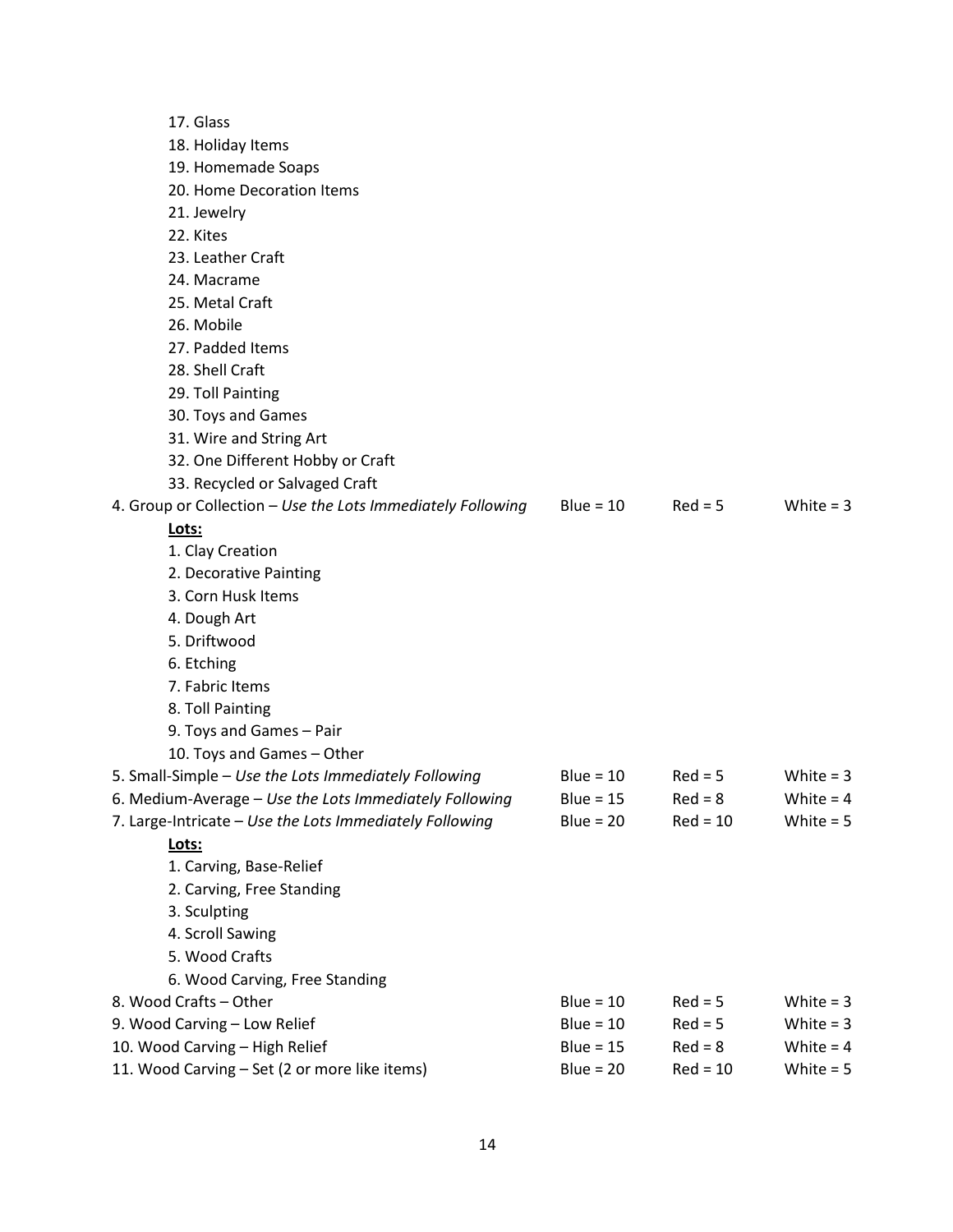*Models from Kits: Model must be secured to one frame or holder and arranged to minimize space. Display theme will be judged separately. Combination options include: planes, boats, tanks, military vehicles, rockets, other.*

| 12. Models from Kits - Small Items                                                                        | Blue = $10$                                      | $Red = 5$                | White $=$ 3 |  |  |  |
|-----------------------------------------------------------------------------------------------------------|--------------------------------------------------|--------------------------|-------------|--|--|--|
| 13. Models from Kits - Medium Items                                                                       | Blue = $12$                                      | $Red = 6$                | White $=$ 3 |  |  |  |
| 14. Models from Kits - Large Items                                                                        | Blue = $15$                                      | $Red = 8$                | White $= 4$ |  |  |  |
| 15. Small-Simple - Use the Lots Immediately Following                                                     | Blue = $6$                                       | $Red = 3$                | White $= 2$ |  |  |  |
| 16. Medium-Average - Use the Lots Immediately Following                                                   | $Blue = 8$                                       | $Red = 4$                | White $= 2$ |  |  |  |
| 17. Large-Intricate - Use the Lots Immediately Following                                                  | Blue = $10$                                      | $Red = 5$                | White $= 3$ |  |  |  |
| Lots:                                                                                                     |                                                  |                          |             |  |  |  |
| 1. Picture Art                                                                                            |                                                  |                          |             |  |  |  |
| 2. Canvas and Perforated Paper                                                                            |                                                  |                          |             |  |  |  |
| 3. Raffia Item                                                                                            |                                                  |                          |             |  |  |  |
| 4. Rock Item                                                                                              |                                                  |                          |             |  |  |  |
| Miniature Structures: All entries must include: an index card listing which items are handmade, purchased |                                                  |                          |             |  |  |  |
| and whether or not the entry is an original design.                                                       |                                                  |                          |             |  |  |  |
| 18. Miniature Structure - One Room                                                                        | Blue = $10$                                      | $Red = 5$                | White $= 3$ |  |  |  |
| 19. Miniature Structure - 3-5 Rooms                                                                       | Blue = $12$                                      | $Red = 6$                | White $=$ 3 |  |  |  |
| 20. Miniature Structure - 6-10 Rooms                                                                      | Blue = $15$                                      | $Red = 8$                | White $= 4$ |  |  |  |
| 21. Miniature Structure - Entire House or Structure                                                       | Blue = $20$                                      | $Red = 10$               | White $= 5$ |  |  |  |
| 22. Miniature Structure - Other                                                                           | Blue = $10$                                      | $Red = 5$<br>White $= 3$ |             |  |  |  |
| 23. Collections - Handmade                                                                                | Points determined by Superintendent and/or Judge |                          |             |  |  |  |
| Call Superintendent for space availability and criteria. Must be handmade by the exhibitor.               |                                                  |                          |             |  |  |  |
| 24. Collections - Educational                                                                             | Points determined by Superintendent and/or Judge |                          |             |  |  |  |
| Call Superintendent for space availability and criteria. Must have educational value. Each item must be   |                                                  |                          |             |  |  |  |
| individually labeled (Stamp, Biology, etc.).                                                              |                                                  |                          |             |  |  |  |
| 25. Paper Crafts - Paper Mache                                                                            | Blue = $10$                                      | $Red = 5$                | White $=$ 3 |  |  |  |
| 26. Paper Cards - Use the Lots Immediately Following                                                      | $Blue = 10$                                      | $Red = 5$                | White $= 3$ |  |  |  |
| Lots:                                                                                                     |                                                  |                          |             |  |  |  |
| 1. Embellished                                                                                            |                                                  |                          |             |  |  |  |
| 2. Picture                                                                                                |                                                  |                          |             |  |  |  |
| 3. Stamped                                                                                                |                                                  |                          |             |  |  |  |
| 4. Dye-Cut                                                                                                |                                                  |                          |             |  |  |  |
| 5. Embossed                                                                                               |                                                  |                          |             |  |  |  |
| 6. Multiple Techniques                                                                                    |                                                  |                          |             |  |  |  |
| a. Miscellaneous                                                                                          |                                                  |                          |             |  |  |  |
| b. Set of $2 - 5$ Items                                                                                   |                                                  |                          |             |  |  |  |
| c. Paper Card Collection - 6 or more items                                                                |                                                  |                          |             |  |  |  |
| 27. Canvas and Perforated Paper - Set of 3 - 5 Items                                                      | Blue = $12$                                      | $Red = 6$                | White $= 3$ |  |  |  |
| 28. Canvas and Perforated Paper - Set of 6-12 Items                                                       | Blue = $15$                                      | $Red = 8$                | White $= 4$ |  |  |  |
| 29. Potpourri                                                                                             | Blue = $6$                                       | $Red = 3$                | White $= 2$ |  |  |  |
| 30. Refrigerator Magnets - Small                                                                          | Blue = $6$                                       | $Red = 3$                | White $= 2$ |  |  |  |
| 31. Refrigerator Magnets - Set                                                                            | $Blue = 8$                                       | $Red = 4$                | White $= 2$ |  |  |  |
| 32. Rubber Stamping Collage                                                                               | $Blue = 8$                                       | $Red = 4$                | White $= 2$ |  |  |  |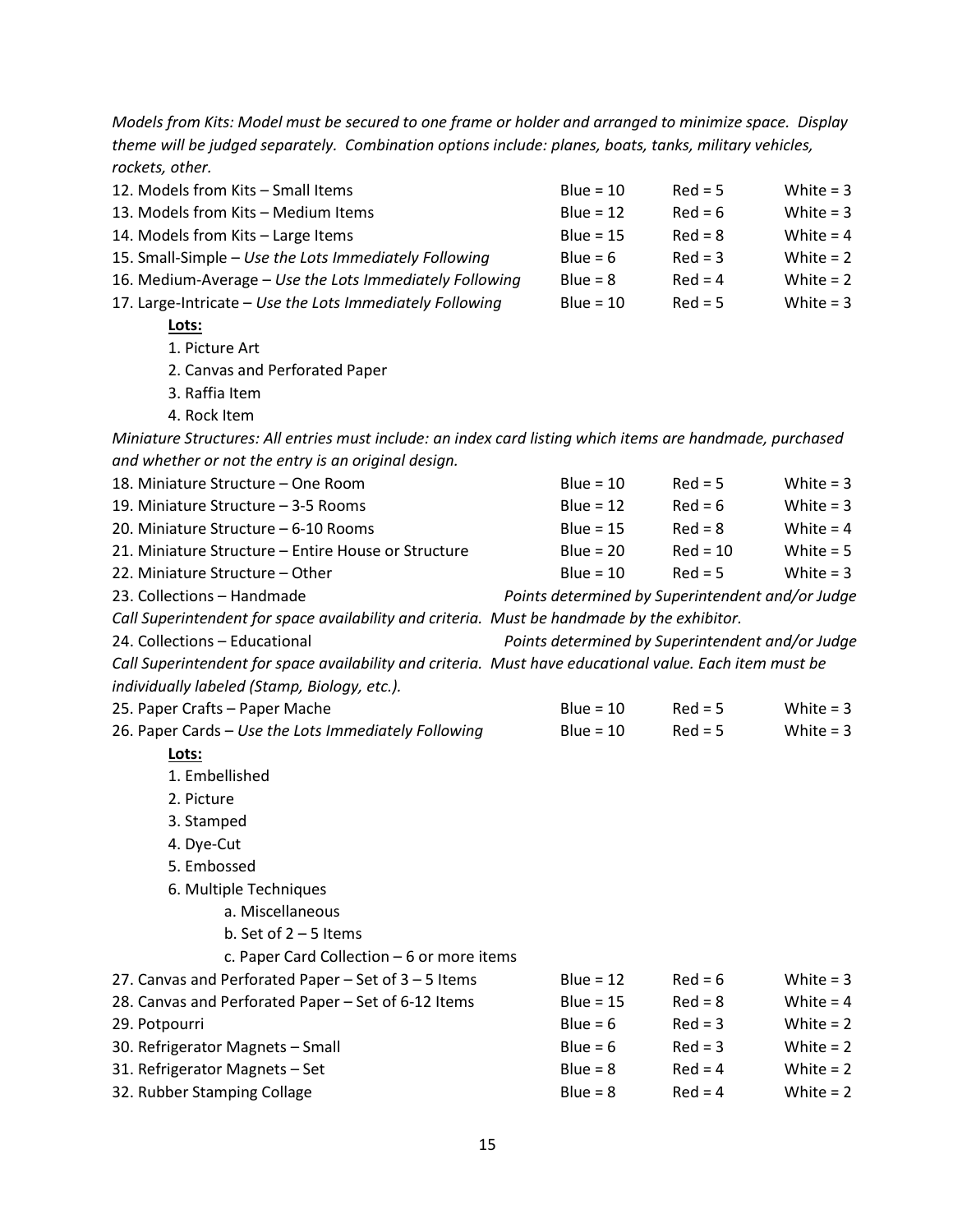| 33. Rubber Stamping - Stationary                      | $Blue = 8$                                       | $Red = 4$  | White $= 2$ |
|-------------------------------------------------------|--------------------------------------------------|------------|-------------|
| 34. Rubber Stamping - Other                           | $Blue = 5$                                       | $Red = 3$  | White $= 2$ |
| 35. Scrapbooking - Use the Lots Immediately Following | Blue = $15$                                      | $Red = 8$  | White = $4$ |
| Scrapbook must be a complete book                     |                                                  |            |             |
| Lots:                                                 |                                                  |            |             |
| 1. Baby                                               |                                                  |            |             |
| 2. Wedding                                            |                                                  |            |             |
| 3. Heritage                                           |                                                  |            |             |
| 4. Vacation                                           |                                                  |            |             |
| 5. Special Event                                      |                                                  |            |             |
| 6. Other                                              |                                                  |            |             |
| 36. Stained Glass Lamp                                | Blue = $20$                                      | $Red = 10$ | White $= 5$ |
| 37. Stained Glass Panel (1)                           | $Blue = 8$                                       | $Red = 5$  | White $= 4$ |
| 38. Stained Glass Home Décor Item                     | Blue = $10$                                      | $Red = 5$  | White $= 3$ |
| 39. Wheat and Other Weaving                           | $Blue = 8$                                       | $Red = 4$  | White $= 2$ |
| 40. Writing - Use the Lots Immediately Following      | Blue = $10$                                      | $Red = 5$  | White $= 3$ |
| Lots:                                                 |                                                  |            |             |
| 1. Poem                                               |                                                  |            |             |
| 2. Card                                               |                                                  |            |             |
| 3. Short Story                                        |                                                  |            |             |
| 41. Writing - Collection of 4 or more Poems           | Blue = $15$                                      | $Red = 8$  | White $= 4$ |
| 42. Writing - Other                                   | Blue = $5$                                       | $Red = 3$  | White $= 2$ |
| 43. Engraving - Use the Lots Immediately Following    | Blue = $15$                                      | $Red = 8$  | White $= 4$ |
| Lots:                                                 |                                                  |            |             |
| 1. Wood                                               |                                                  |            |             |
| 2. Metal                                              |                                                  |            |             |
| 3. Glass                                              |                                                  |            |             |
| 4. Other                                              |                                                  |            |             |
| 44. Quilling - Use the Lots Immediately Following     | Blue = $15$                                      | $Red = 8$  | White $= 4$ |
| Lots:                                                 |                                                  |            |             |
| 1. Boxes                                              |                                                  |            |             |
| 2. Pictures                                           |                                                  |            |             |
| 3. Mobiles                                            |                                                  |            |             |
| 45. Quilling - Ornaments                              | Blue = $10$                                      | $Red = 5$  | White $=$ 3 |
| 46. Quilling - Other                                  | $Blue = 7$                                       | $Red = 4$  | White $= 2$ |
| 47. Furniture                                         | Points determined by Superintendent and/or Judge |            |             |
| Division G: PLASTER CRAFT, POTTERY AND CERAMICS       |                                                  |            |             |

### **Classes:**

1. Techniques of Pottery and Plaster Craft – *Use the Lots Immediately Following* Blue = 20 points Red = 10 points White =  $5$ **Lots:** 1. Coil 2. Slab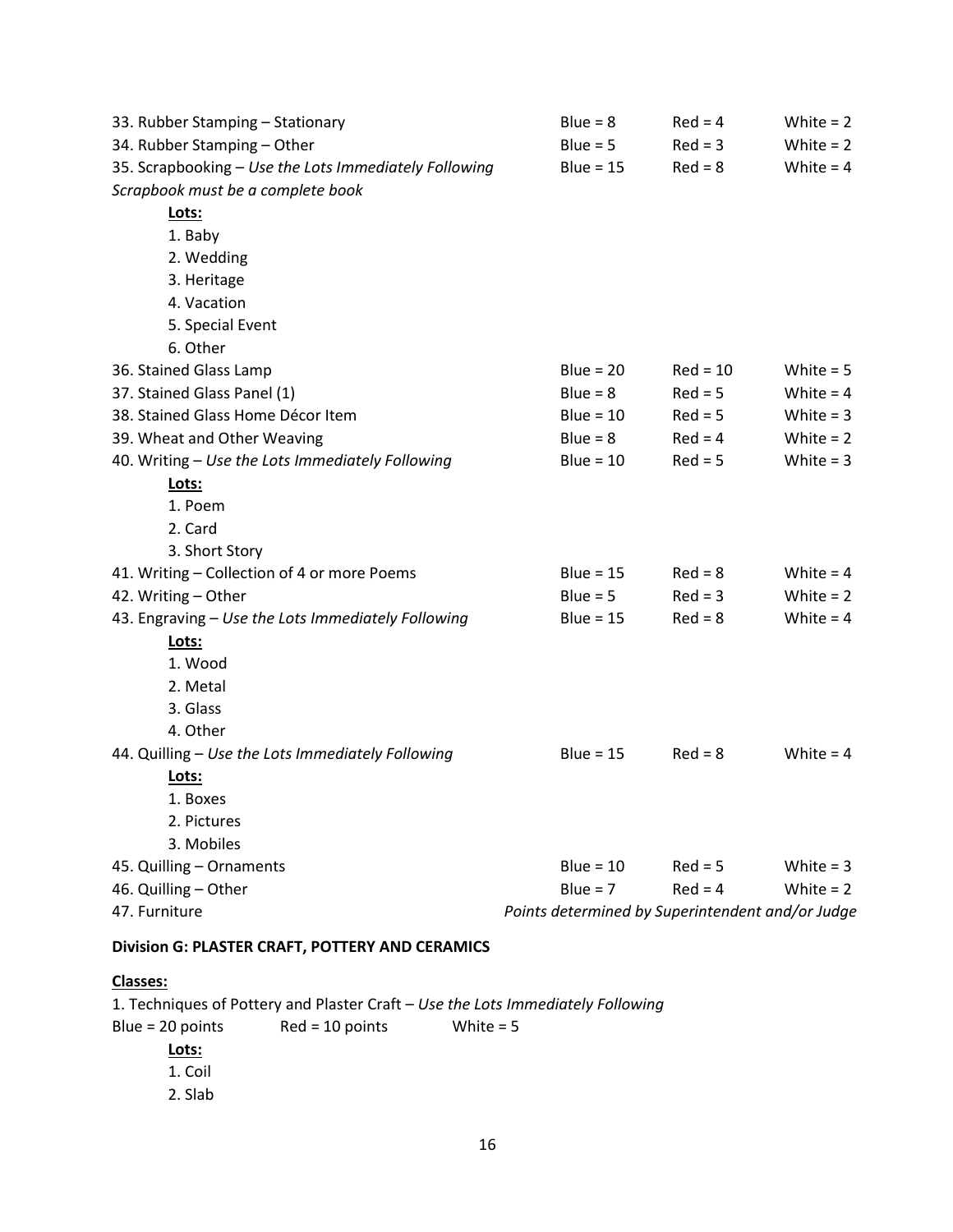3. Pinch 4. Combination 5. Relief a. High b. Low 6. Cut Out Design 7. Sculptured Free Form (Organic) a. Fired b. Non-Fired 8. Sculptured Geometric Form 9. Wheel Thrown 10. Mold 2. Types of Glazing – Pottery and Plaster Craft – *Use the Lots Immediately Following* Blue = 20 points Red =  $10$  points White =  $5$ **Lots:** 1. Matte Over Glaze 2. Gloss Over Glaze 3. Scrolling 4. Stains 5. Textured Glazes 6. Combination – Two (2) or More Glazes or Stains 7. Combination – Under-Glazes and Clear Transparent Over-Glaze 8. Decals 9. Sgraffito 10. Raku 3. Types of Glazing – Ceramics – *Use the Lots Immediately Following* Blue = 15 points Red = 8 points White =  $4$ **Lots:** 1. Matte Over Glaze 2. Gloss Over Glaze 3. Scrolling 4. Stains 5. Textured Glazes 6. Combination – Two (2) or More Glazes or Stains 7. Combination – Under-Glazes and Clear Transparent Over-Glaze 8. Decals 9. Sgraffito 10. Raku 4. Types of Painting – Pottery and Plaster Craft – *Use the Lots Immediately Following* Blue =  $20$  points Red =  $10$  points White =  $5$ **Lots:** 1. Airbrush 2. Antiquing 3. Tissue Paper